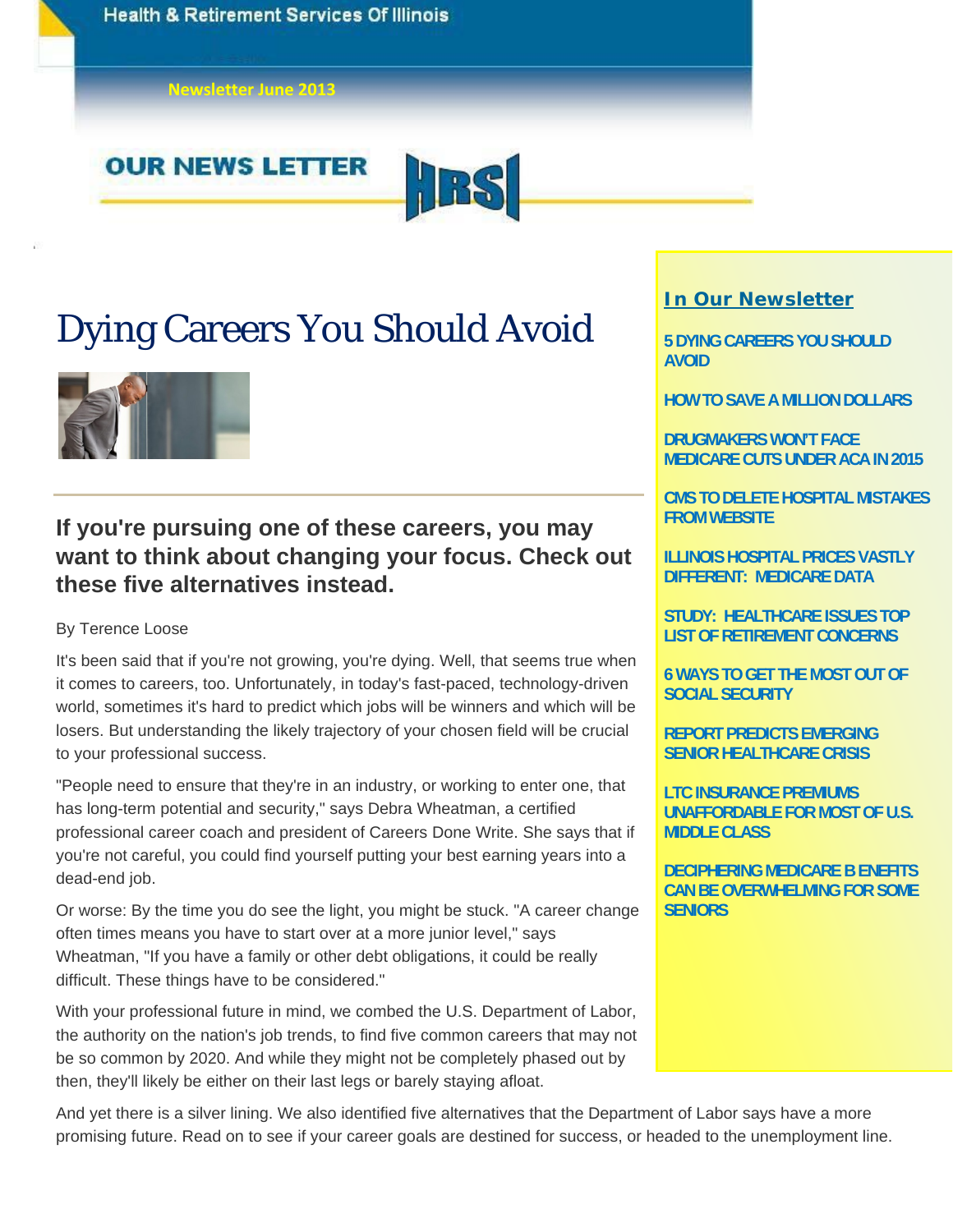## **Dying Career #1: Desktop Publisher**

Desktop publishing was revolutionary during the printed media era, helping organizations avoid the cost and complications of using large printing presses to print everything from advertisements to magazines. Today, desktop publishers still design layouts with computer software for newspapers, books, and other printed media, says the U.S. Department of Labor, but the printing party has come to an end.

**Projected Decline:** According to the Department of Labor, desktop publisher jobs are expected to decline by 15 percent from 2010 to 2020. That's a total of 3,300 lost jobs, which is sizable considering the profession had only 22,600 jobs in 2010.

**Why It's Dying:** The Department says that advances in user-friendly desktop publishing software will allow other workers, such as graphic designers and copyeditors, to perform the tasks desktop publishers do now. Automation will also lead to job loss. Finally, the Department says, opportunities in desktop publishing will be stronger "for those with a degree in graphic design or a related field."

Which begs the question: Why not consider...

## **Alternative Career: Graphic Designer**



Not only does the career of graphic designer have a better outlook for job growth, according to the Department, it also gives you the opportunity to be more creative. That's because graphic designers use computer software, and sometimes even draw by hand, to create visual concepts for logos, websites, or product illustrations.

**Projected Growth:** The Department projects graphic designer jobs to grow by 13 percent from 2010 to 2020, which translates to 37,300 possible new jobs.

**Why It's Growing:** The Department says that due to the increased use of the Internet, graphic designers will be needed to create layouts and images for such things as websites, electronic publications, portable devices, and video entertainment media.

"Companies need artists to create packaging, branding, marketing/PR materials, trade show/billboard signage, online and print advertising, gaming development artists, and many are anxious to [hire graphic designers]" says Cheryl Chapman, a professor of digital graphic art with Coastline Community College in Southern California.

**Education Options:** Typically, a bachelor's degree in graphic design or a related field is a must for graphic designers, says the Department. "However, those with a bachelor's degree in another field may pursue technical training in graphic design to meet most hiring qualifications," says the Department.

## **Dying Career #2: Reporter**

They say a species must adapt or die, and with the trend of the Internet replacing print journalism (you are reading this on the computer, after all), media folks who don't adjust might not survive too much longer. In short, many reporters could be going the way of their typewriters soon.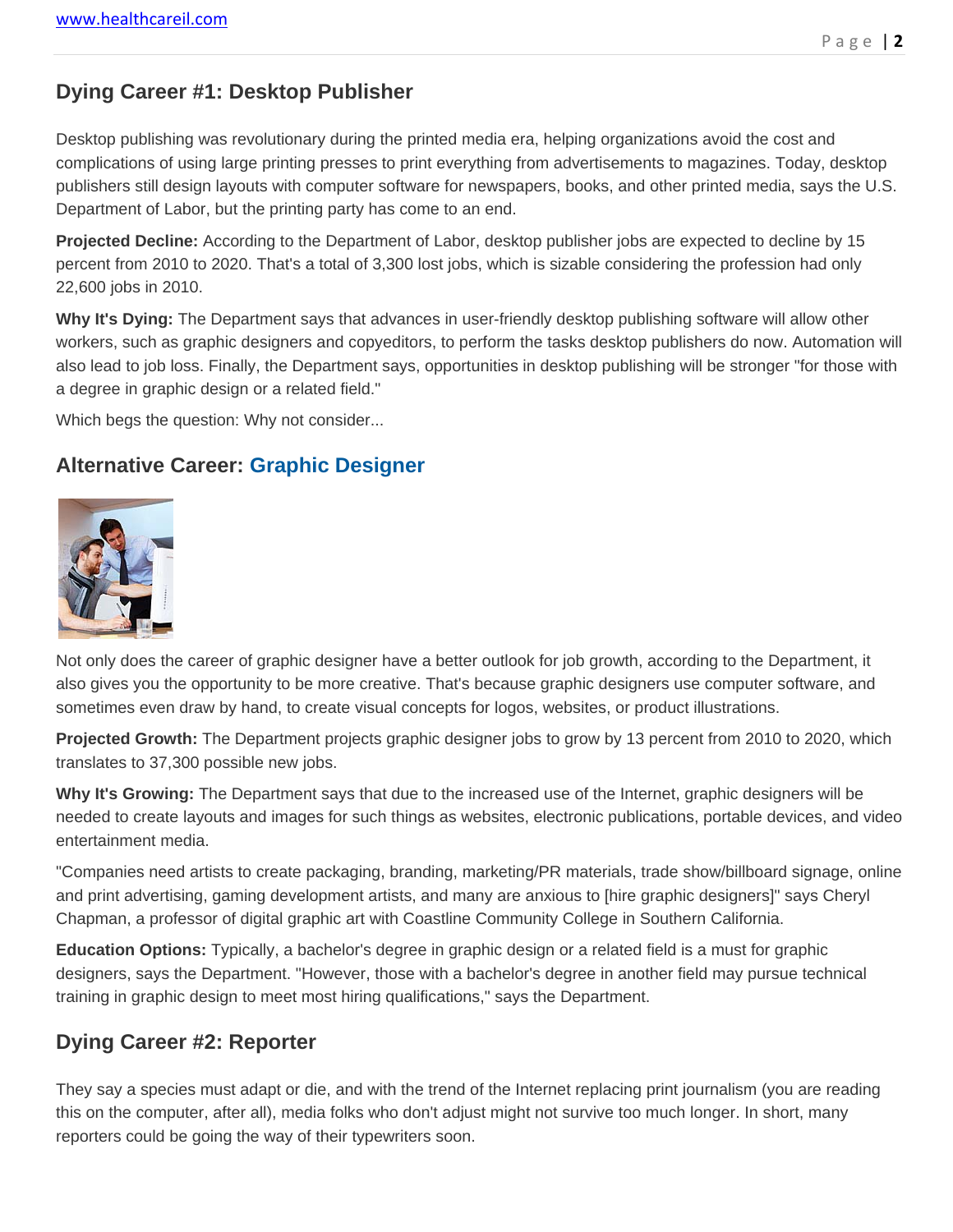**Projected Decline:** Reporter and correspondent positions are expected to decline by 8 percent from 51,900 jobs in 2010 to 48,000 in 2020, for a total of nearly 4,000 jobs lost, says the U.S. Department of Labor

**Why It's Dying:** The Department of Labor says that because of the trend of consolidation of media companies and the decline in readership of newspapers, reporters will find there are fewer available jobs.

So, if you have a hankering for writing, you might look into...

### **Alternative Career: Public Relations Specialist**



In the new world of Facebook, Twitter, and all things Web, the public image of a company has never been more important, and so the role of public relations specialist is a vital one. These are the people who evaluate advertising programs, write press releases, and communicate with the media and public to promote a company's public image, according to U.S. Department of Labor.

**Projected Growth:** The Department projects openings for PR specialists to grow by 23 percent from 2010 to 2020, which equals 58,200 new jobs.

**Why It's Growing:** Thanks to the fact that both good and bad news spreads quickly in the Internet age, the Department says that companies need PR specialists to respond to these news developments. "With the popularity of social media marketers, specializing in that will be absolutely critical in the future. These people will be sought after by most companies," says Susan Heathfield, a management consultant and writer of About.com's Guide to Human Resources.

**Education Options:** The Department says public relations specialists normally need a bachelor's degree, with employers usually wanting applicants to have studied public relations, communications, journalism, English, or business.

### **Dying Career #3: Semiconductor Processor**

You'd think if any job was safe in this computer-filled world it would be the people who manufacture electronic semiconductors, aka microchips and integrated circuits. But alas, looking at projections by the U.S. Department of Labor, it appears these workers are destined to be processed out.

**Projected Decline:** The Department of Labor expects this job to decline rapidly by 18 percent, going from 21,100 jobs in 2010 to just 17,300 in 2020, a total loss of 3,800 jobs.

**Why It's Dying:** Here's a bitter irony for those in the semiconductor processing biz: Despite the fact that semiconductors are in strong demand, increased automation in the plants that make semiconductors means fewer of these workers will be hired, says the Department. In addition, many microchip manufacturers will close plants in the U.S. and move production overseas to less-costly countries, says the Department.

So if you're a techie, you might want to think about...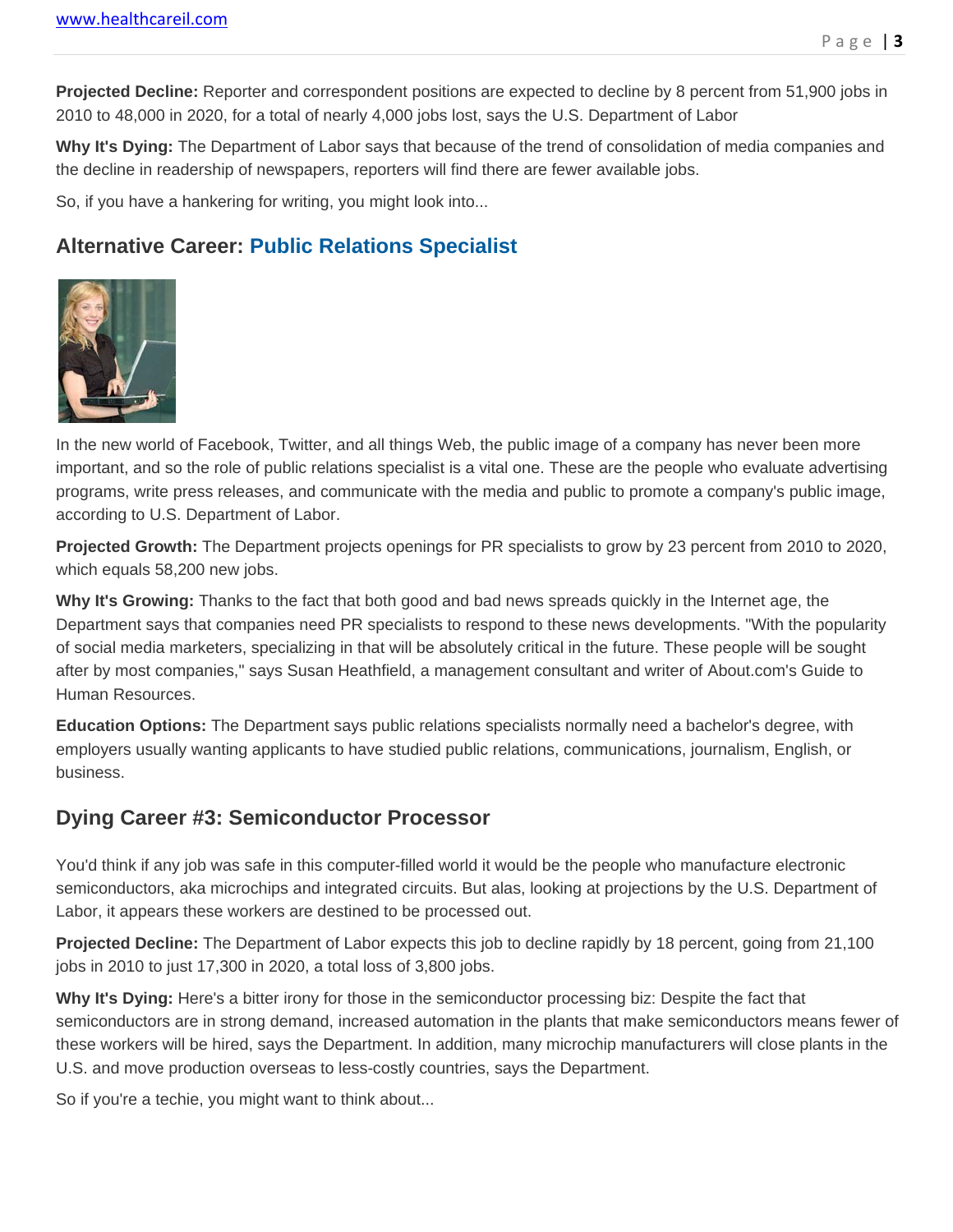## **Alternative Career: Database Administrator**



With the recent kerfuffle about China allegedly hacking private companies' databases to perform corporate espionage, it shouldn't come as a surprise that database administrators will be much needed in years to come. Why? Database administrators use computer software to help companies store and organize data, as well as keep that data safe from unauthorized users, says the U.S. Department of Labor.

**Projected Growth:** Job opportunities for database administrators will grow by 31 percent, from 2010 to 2020, says the Department of Labor. That's a total of almost 34,000 new jobs.

**Why It's Growing:** There is rapid growth in the amount of data being collected by companies, and therefore a greater need for database administrators to keep it organized for analysis, says the Department.

Heathfield says that this "big data" collection promises to be a huge job creator, with companies needing people to organize and analyze the data they have been collecting from consumers for the past decade or more. "Companies are now discovering that they're not using that data and want to start utilizing it," she says.

**Education Options:** Database administrators have a bachelor's degree in a computer- or information- related subject, says the Department.

### **Dying Career #4: Auto Insurance Appraiser**

You know those nice men and women who tell you just how much damage your car sustained in your recent fender bender? Well, according to the U.S. Department of Labor, there will be far fewer of them in the near future.

**Projected Decline:** The Department of Labor says this occupation will contract by 8 percent between 2010 to 2020. And although that only amounts to 800 jobs lost overall, it will have a significant impact on the field when you consider that just 10,600 appraisers were employed in 2010.

**Why It's Dying:** Believe it or not, the decline in insurance appraisers of auto damage is good news. Why? Because, says the Department, the loss of employment is due to our cars getting safer. That, they say, will lead to fewer accidents and this will mean less need for insurance adjusters.

So these workers might want to try...

### **Alternative Career: Cost Estimator**



If you've got a bit of the appraiser in you, cost estimator might be a better gig. These are the folks who collect and analyze data to estimate the time, labor, resources, and, of course, money it will take to produce a certain product or service, says the U.S. Department of Labor. It's an important position for any business.

**Projected Growth:** Job opportunities for cost estimators will grow by a surprising 36 percent from 2010 to 2020, says the Department of Labor. What does that look like in jobs figures? Try 67,500.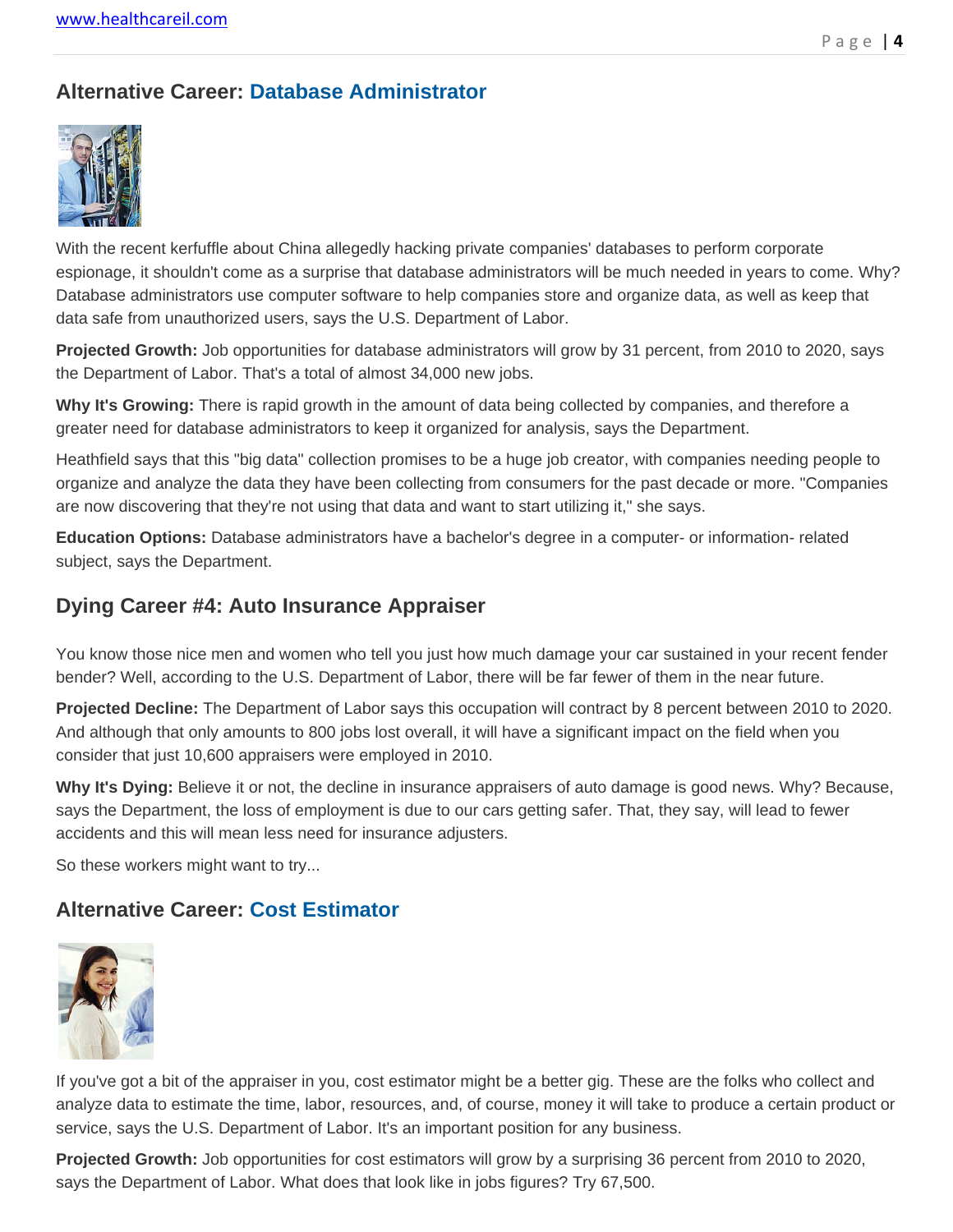**Why It's Growing:** The Department says that this profession will grow as companies continue to look for more costeffective services and products. The greatest growth, says the Department, will come in the construction industry, especially in national infrastructure projects such as roads, bridges, and airports.

**Education Options:** More and more employers of cost estimators prefer their candidates to have a bachelor's degree, says the Department, and though field of study may vary by industry, a background in mathematics is important. Some employers could prefer candidates with business-related majors in areas such as accounting, economics, business, finance, and others.

Construction cost estimators, on the other hand, probably need a bachelor's in building science or construction management, says the Department. Likewise, cost estimators working in manufacturing usually are required to earn a bachelor's in engineering, math, statistics, or the physical sciences.

## **Dying Career #5: Insurance Underwriters**

If you've ever applied for auto, health, or any other kind of insurance, it's likely that your fate - whether you got the insurance and how much you paid for it - was in the hands of an insurance underwriter. Now, it seems, many underwriter jobs are in need of a little insurance themselves. Why?

**Projected Decline:** Opportunities in this field will increase, but at a mere six percent between 2010 to 2020. That's slower than the average rate of 14 percent for all occupations, according to the U.S. Department of Labor, which doesn't bode well for the future.

**Why It's Dying:** The reason for the snail-paced growth will probably come as little surprise to most. The Department of Labor says that new forms of underwriting software will allow companies to process insurance applications more efficiently than ever and this will result in fewer underwriters needed.

Let's hope these professionals have unemployment insurance, or a backup plan like...

## **Alternative Career: Accountant or Auditor**



If you like working with spreadsheets, examining financial records, analyzing financial operations, and helping companies to run more efficiently to create bigger profits, the job of accountant or auditor could add up for your future.

**Projected Growth:** Accounting and auditing positions are expected to grow by 16 percent from 2010 to 2020, says the U.S. Department of Labor. Talk about growth: The Department of Labor expects 190,700 new jobs in the field by 2020.

#### Click to Find the Right Accounting Program.

**Why It's Growing:** Unless you've been vacationing on the moon for the past five years, you've heard about the financial crises and scandals - all of which has resulted in companies placing a bigger emphasis on accounting practices to adhere to stricter laws and regulations, says the Department. "Every business has to keep track of money, pay taxes, and balance the books, so accountants will always have jobs," says Heathfield.

**Education Options:** The Department says, "Most accountants and auditors need at least a bachelor's degree in accounting or a related field."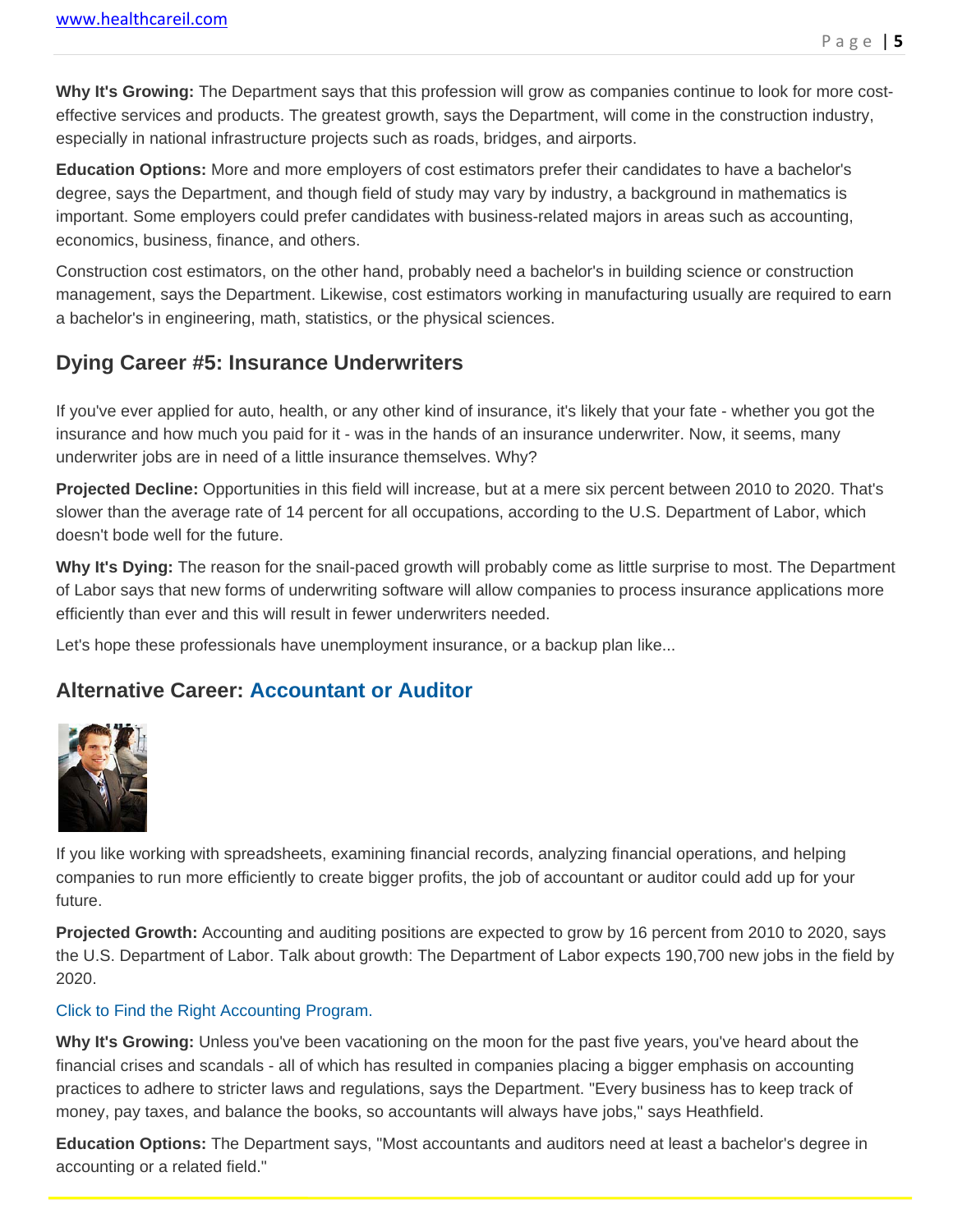# **How to Save One Million Dollars**

*By Jocelyn Black Hodes | DailyWorth* 

The elusive million dollar milestone...is it reachable? Well, in short, yes. But not without some careful planning and discipline. Time is a key factor, of course. It all depends on your age, when you plan to retire, what kinds of accounts you use, your investment costs, and your risk tolerance. The more you are able to save on a regular basis, the less risk you need to take and the less time it should take to hit that first million.

#### **Start Saving Now**

If you are 35 and starting from scratch, for example, you need to save around \$735 per month to have \$1 million by age 65, assuming an 8% average annual return. If you are 40, you need to save around \$1,135 per month. If you were willing to take on more risk with your investments and managed to average a 10% annual return, you would only have to save around \$506 per month from age 35, or around \$850 each month from age 40. If you were more conservative, you would need to save more. You get the idea. (You can use the SEC's calculator to plug in your age and determine monthly contributions.)

Keep in mind that these numbers do not take potential investment costs into account like management fees and fund expense ratios, which could decrease your annual returns by more than 2%. This means that you will likely need to contribute more and/or take on more risk to meet your goal. They also don't take into account inflation and taxes (we'll get to that in a minute).

#### **Max Out Your Retirement Accounts**

So, where is the best place to save this money for retirement? In tax-advantaged retirement accounts, of course! We're talking about your  $401(k)$ , 403(b), traditional IRA and/or Roth IRA. These kinds of accounts allow you to avoid paying taxes on market growth (capital gains), which really makes a big difference in how much you can accumulate over the long run.

If your company has a plan available, the easiest thing to do is to save there through automatic payroll deductions. These types of plans have a 2013 contribution limit of \$17,500 or \$23,000 if you are over 50. If your company offers a matching contribution (a.k.a*free money*), you definitely want to put in at least as much as they will match.

If you have maxed out contributions to your company plan and still want to save more, you can put an additional total of \$5,500 (or \$6,500 if you are over 50) for 2013 in a traditional or Roth IRA. Remember that Roth IRAs - unlike their traditional counterparts -- allow you to grow post-tax money that you can potentially pull out totally tax-free in retirement. Some companies even offer a Roth IRA option as well as a 401(k) within their company plan, which means that you could potentially save \$23,000 per year of tax-free money (or more, if you're over 50).

If you do not have a company plan available and are an entrepreneur, or even if you do have a company plan but also freelance part-time, you may be able to open a SEP IRA or Individual 401(k), two other types of traditional IRAs. These plans allow you to save as much as \$51,000 (or \$56,500 if you are over 50) on a tax-deferred basis, including any other potential savings in other retirement accounts.

#### **Don't Forget About Taxes and Inflation**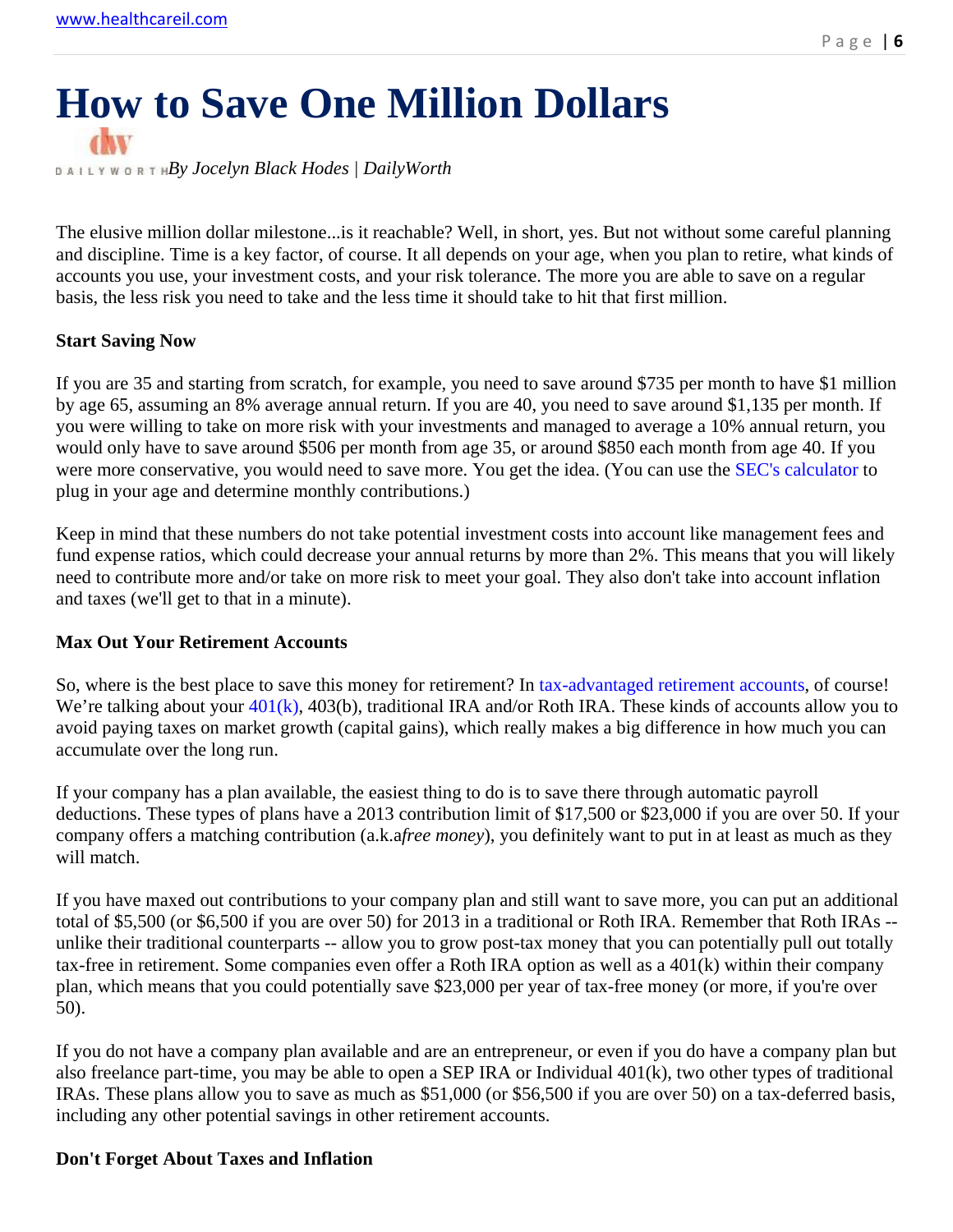It's also important to remember that, while hitting that 7-figure mark is still a major milestone, \$1 million today won't be worth that much in 25 years. Assuming an average inflation rate of 3%, it would only be worth around \$475,000 in 25 years. (Over the last decade, the average annual inflation rate was less than 2.5%, but over the last quarter-century, the average annual inflation rate has been a little over 3%.)

If you want an inflation *and* tax-adjusted balance of \$1 million by age 65, you may need to save upwards of \$2,600 per month from age 35, or \$3,200 per month from age 40, assuming an 8% return, and not including investment fees or state taxes. (We know: GULP.) Of course, that's also assuming that you're starting from scratch and accounting for 3% annual inflation. (You can do your own calculations with Bankrate's inflation calculator tool.)

We know that may seem daunting; most people aren't in a position to save \$2,600 or more per month. But it does highlight the importance of starting early, or retiring a little later, in order to reach your retirement savings goal. Hopefully, you don't have to start from scratch and you can build upon some base savings. You will help yourself a lot by saving extra cash (e.g. bonuses, tax refunds, inheritances) in tax-advantaged retirement accounts whenever possible, opening no or low-fee IRAs at a discount brokerage firm, and choosing lower-cost investments like indexed mutual funds and exchange-traded funds. Whatever your goal, the most important step you can take is to start saving anything you can *now* so your money can start growing and you'll be that much closer to reaching \$1 million, or whatever your personal retirement savings goal may be.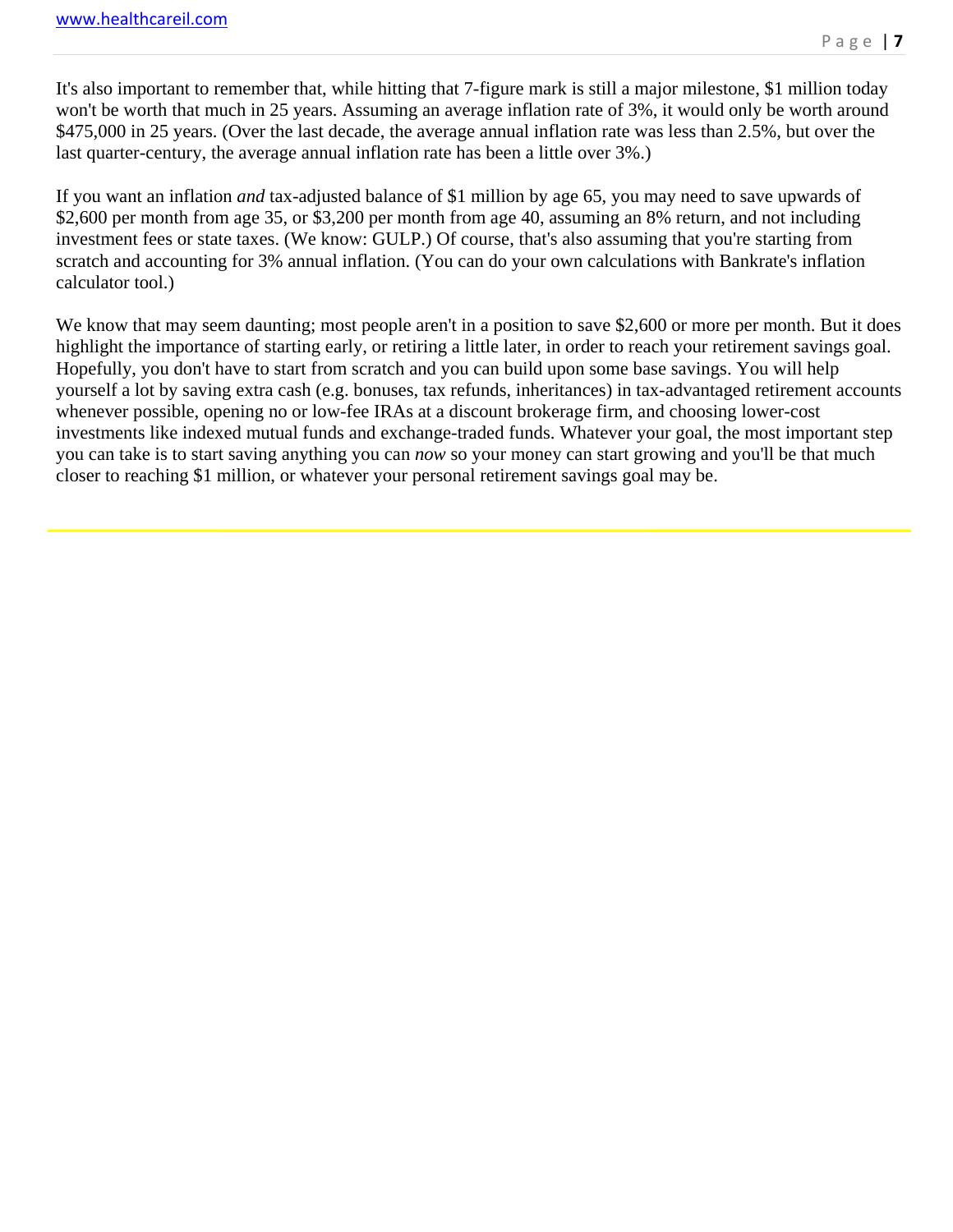## **Drugmakers Get Reprieve From Medicare Cost-Cutting Board**

By Alex Wayne - Apr 30, 2013

Pfizer Inc. (PFE) and other drugmakers will avoid a reduction in U.S. government payments that was to be imposed in 2015 by a cost-cutting panel created by President Barack Obama's Affordable Care Act.

Spending in Medicare, the federal health program for the elderly and disabled, has been growing so slowly that the Independent Payment Advisory Board wasn't triggered for 2015, the first year it could have acted, the actuary for the Centers for Medicare and Medicaid Services said today in a memo. The board was created to propose ways to reduce costs if Medicare spending exceeds target growth rates.

Republicans and the drug industry have urged a repeal of the board, and Obama hasn't yet appointed any of its members. A spokeswoman for the Pharmaceutical Research and Manufacturers of America, the industry's Washington-based lobbying group, didn't immediately comment on today's decision.

"Since the Affordable Care Act was enacted, growth in Medicare per capita spending has slowed significantly, putting Medicare on a more sustainable path to keep its commitment to seniors and persons with disabilities today and well into the future," Brian Cook, an agency spokesman, said in an e-mail.

Medicare's spending per patient is projected to grow at an average rate of about 1.15 percent from 2011 to 2015, the program's actuary said in a memo. Spending would have to grow more than twice as fast, at an average 3.03 percent, for the payment advisory panel to be triggered.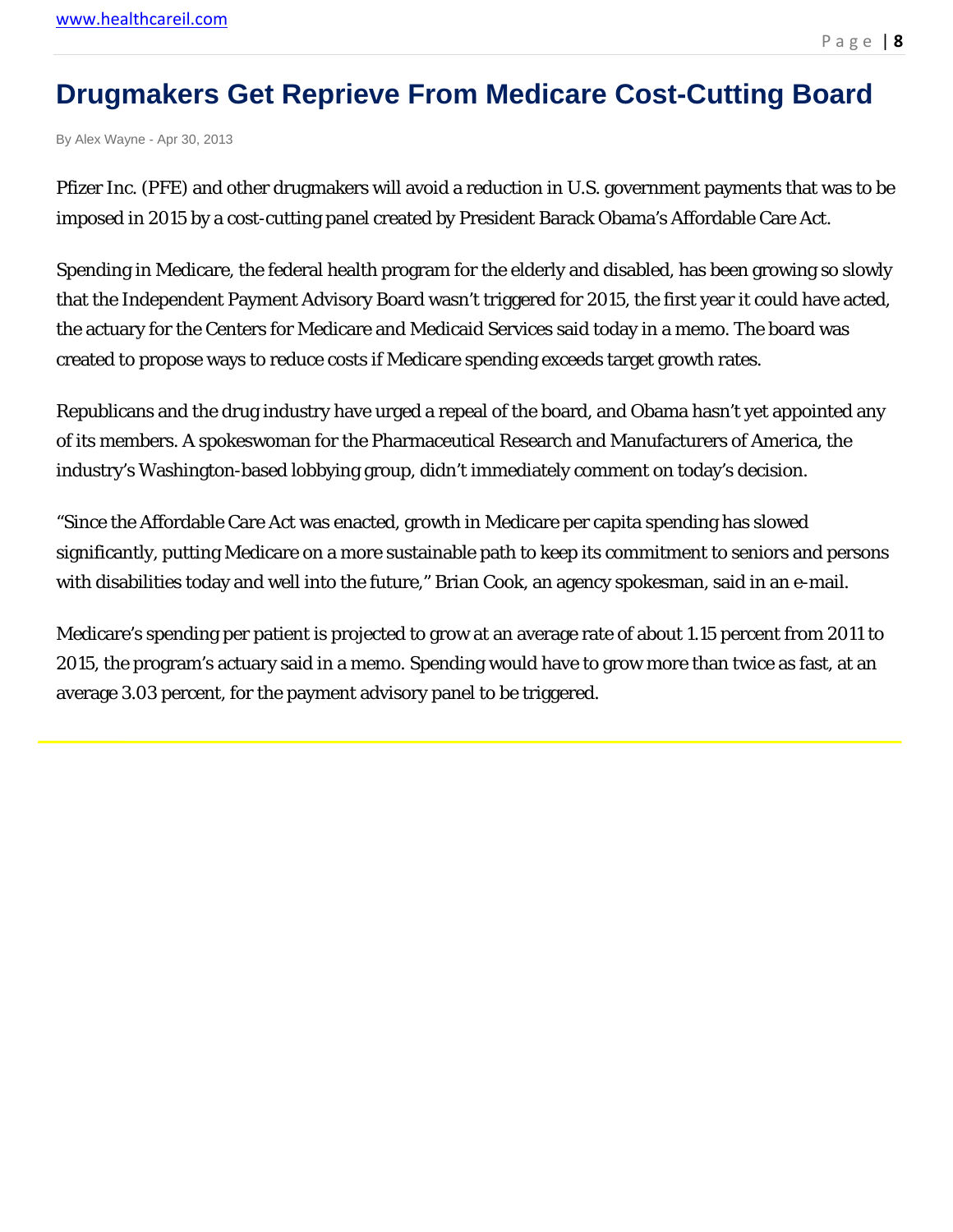## **U.S. to Delete Data on Life-Threatening Mistakes From Website**

By Charles R. Babcock - May 1, 2013

Two years ago, over objections from the hospital industry, the U.S. announced it would add data about "potentially life-threatening" mistakes made in hospitals to a website people can search to check on safety performance.

Now the Centers for Medicare and Medicaid Services is planning to strip the site of the eight hospitalacquired conditions, which include infections and mismatched blood transfusions, while it comes up with a different set. The agency said it's taking the step because some of the eight are redundant and because an advisory panel created by the 2010 Affordable Care Act recommended regulators use other gauges.



Enlarge image

Scott Olson/Getty Images

Staff in a trauma unit in Chicago, Illinois.

Staff in a trauma unit in Chicago, Illinois. Photographer: Scott Olson/Getty Images

The decision to pull the measures is a retreat from a commitment to transparency, according to organizations representing employers that help pay for health insurance.

"We have a right to know if hospitals are making errors that are catastrophic to patients," said Leah Binder, president of the Washington-based Leapfrog Group, whose members include General Motors Co. and Verizon Communications Inc. "What they're saying basically is hospital claims of unfairness have more weight than consumers' right to know."

The initial proposal CMS has made for new safety-assessment data suggests the Hospital Compare website won't be as comprehensive as it is now, Binder said.

Bill Kramer, executive director for national health policy at the Pacific Business Group on Health, said removing the data"would be a significant step backwards." The coalition, including Wal-Mart Stores Inc. and Walt Disney Co., was among 33 business, labor and consumer organizations that argued against taking the hospital-acquired conditions, or HACs, off the site.

#### Error Rates

The debate over public reporting of hospital errors underscores the challenges regulators face in balancing patient and provider interests in an economy that spends \$2.7 trillion a year on medical care, about onethird of it at hospitals.

The statistics were first posted in October 2011. CMS officials have said they'll be removed during the website's annual update in July, according to Binder and the American Hospital Association. Binder estimated it could be two years before data from the new HACs appear on Hospital Compare.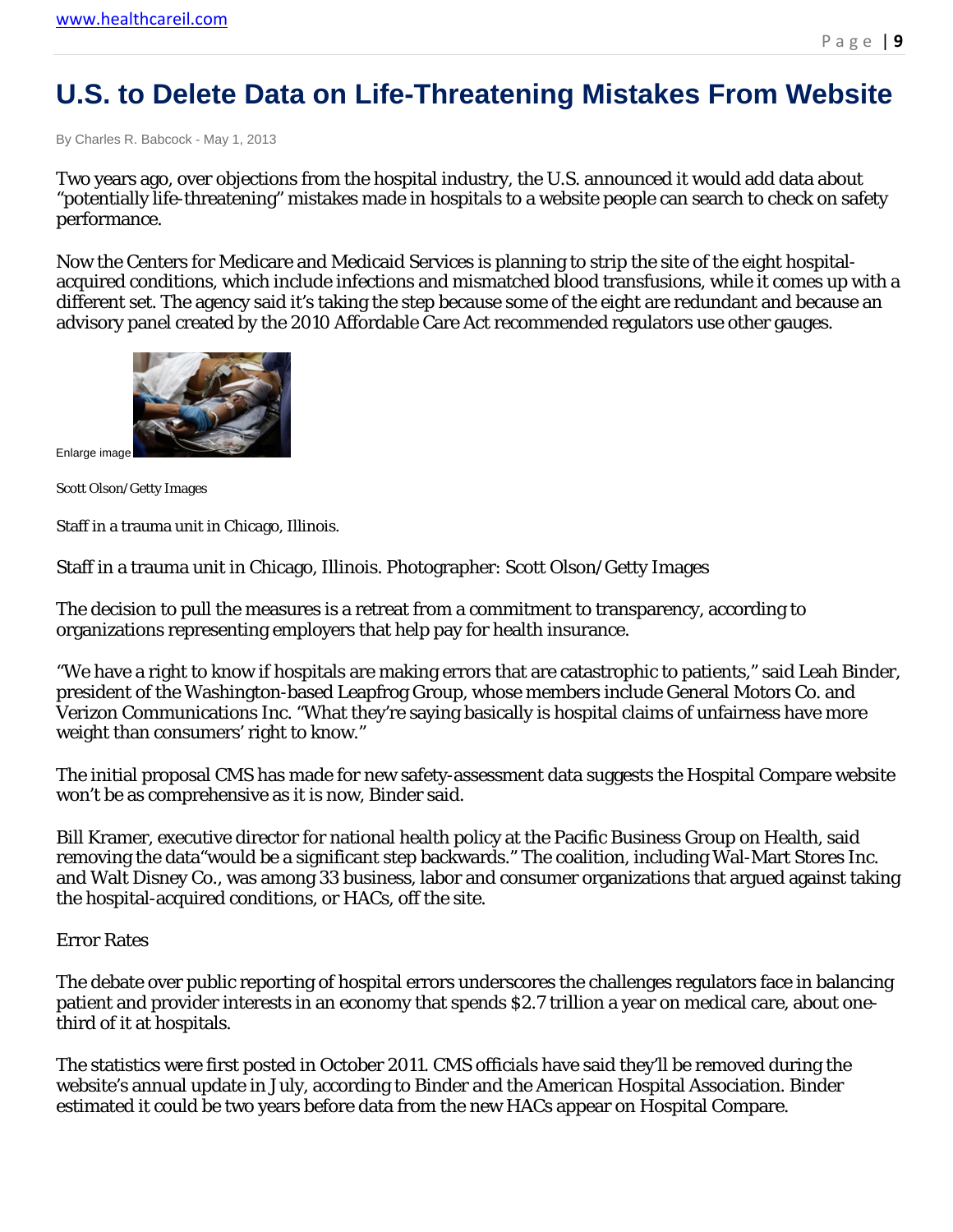Patrick Conway, CMS's chief medical officer and top quality-control official, declined to be interviewed and didn't respond to written questions about the HACs' removal, the new measures and when they might appear on the site.

The hospital industry argued against adding the statistics to Hospital Compare from the beginning, contending the data, culled from Medicare billing records, aren't precise enough and can paint inaccurate pictures.

#### 'Real Picture'

"Our members have long been in favor of transparency,"said Nancy Foster, vice president for quality and patient safety policy at the Washington-based American Hospital Association."The only thing we have insisted upon is that the measures be accurate and fair, that they represent a real picture of what's going on in an individual hospital if you're going to put it up on a public website."

Baltimore-based CMS, which oversees the government health insurance programs that pay almost half of all U.S. medical bills, revealed it would be stripping Hospital Compare of the HACs in an Aug. 31 regulation.

CMS said it was doing so in part because two of them, both involving catheter infections, are already mentioned in other sections on the site and that three more are included in composite scores in another category.

#### New List

In addition, the Measure Applications Partnership or MAP, the group created by the health-care overhaul law, recommended that CMS instead use hospital-acquired conditions endorsed by the National Quality Forum. MAP is part of the nonprofit, which advises the U.S. government and hospitals on best practices.

The health-care law requires CMS to cut Medicare payments starting in October 2015 to hospitals that score in the 25 percent of worst-offenders on a list of hospital-acquired conditions, which the law leaves to regulators to define.

CMS proposed on April 26 that the measures include versions of two currently on the site -- bed sores and objects left inside surgical patients' bodies -- and others that cover accidental cuts and tears, collapsed lungs, blood clots after surgery and other post-operative complications.

Two now on Hospital Compare that aren't among those proposed by CMS are transfusions of the wrong type of blood and air embolisms, which are air bubbles that become trapped in the bloodstream. Both are known in the medical community as never-events, because they should never happen.

The agency will accept comments from the public on the suggested new HACs until June 25.

#### 'Great Concern'

Binder said it "should be a great concern to every American" that blood transfusion and air embolism aren't among the proposals. "We deserve to know where they happen."

Foster at the American Hospital Association said she couldn't comment yet on the specific CMS proposals. While the trade group is concerned some might not be reliable indicators, she said, AHA experts are still studying them.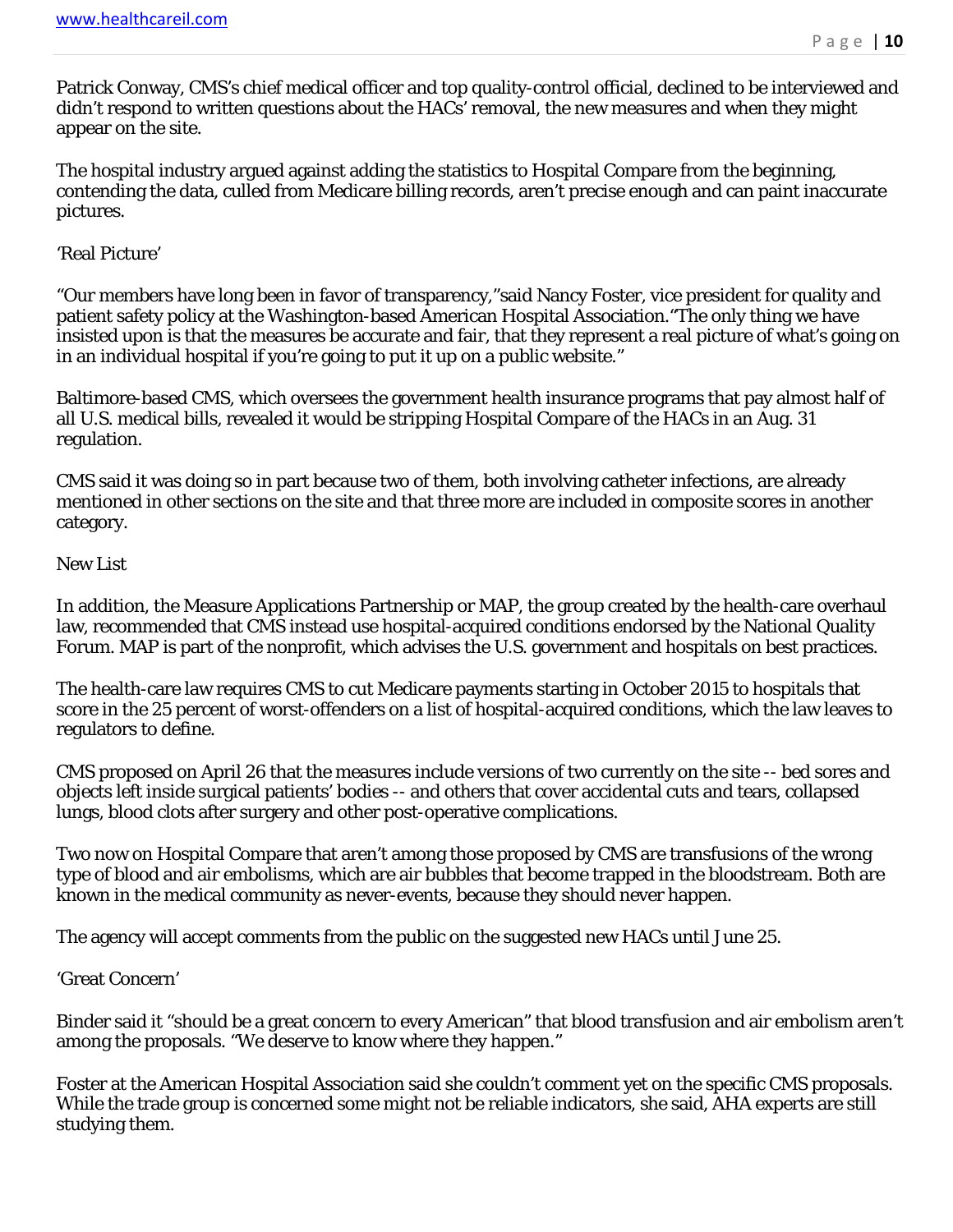The website's current HAC data are for the period from July 1, 2009, to June 30, 2011. Hospitals are scored on incidents per 1,000 discharges, and compared to a national ranking.

Regulators have emphasized curbing infections and injuries since the Institute of Medicine reported in 1999 that as many as 98,000 Americans die annually from preventable hospital mishaps. While some states track them, Hospital Compare is the only national compilation.

'Done Right'

"It's better to have measures that might not meet the highest level of statistical reliability than to ask your next-door neighbor," said Dolores Mitchell, executive director of the health-care program for Massachusetts state employees, who said she was the only member of the MAP panel that opposed removing the HACs.

In Los Angeles, the Ronald Reagan UCLA Medical Center has a Hospital Compare score of .079 per 1,000 discharges for air embolisms, compared to a national average of .003.

After a transplant patient died in 2010 because an air bubble blocked a vein, UCLA conducted a root cause analysis and identified and put into place several changes in procedure, said Tom Rosenthal, who is chief medical officer of the UCLA Hospital System. "We have done everything we can do to reduce patient harm, and we've had no cases since."

Opposition to the HACs on the website doesn't mean the industry is "trying to cover up our dirty linen," Rosenthal said. "The public does have a right to know what's going on at UCLA and every other hospital in the country. But it should be done right."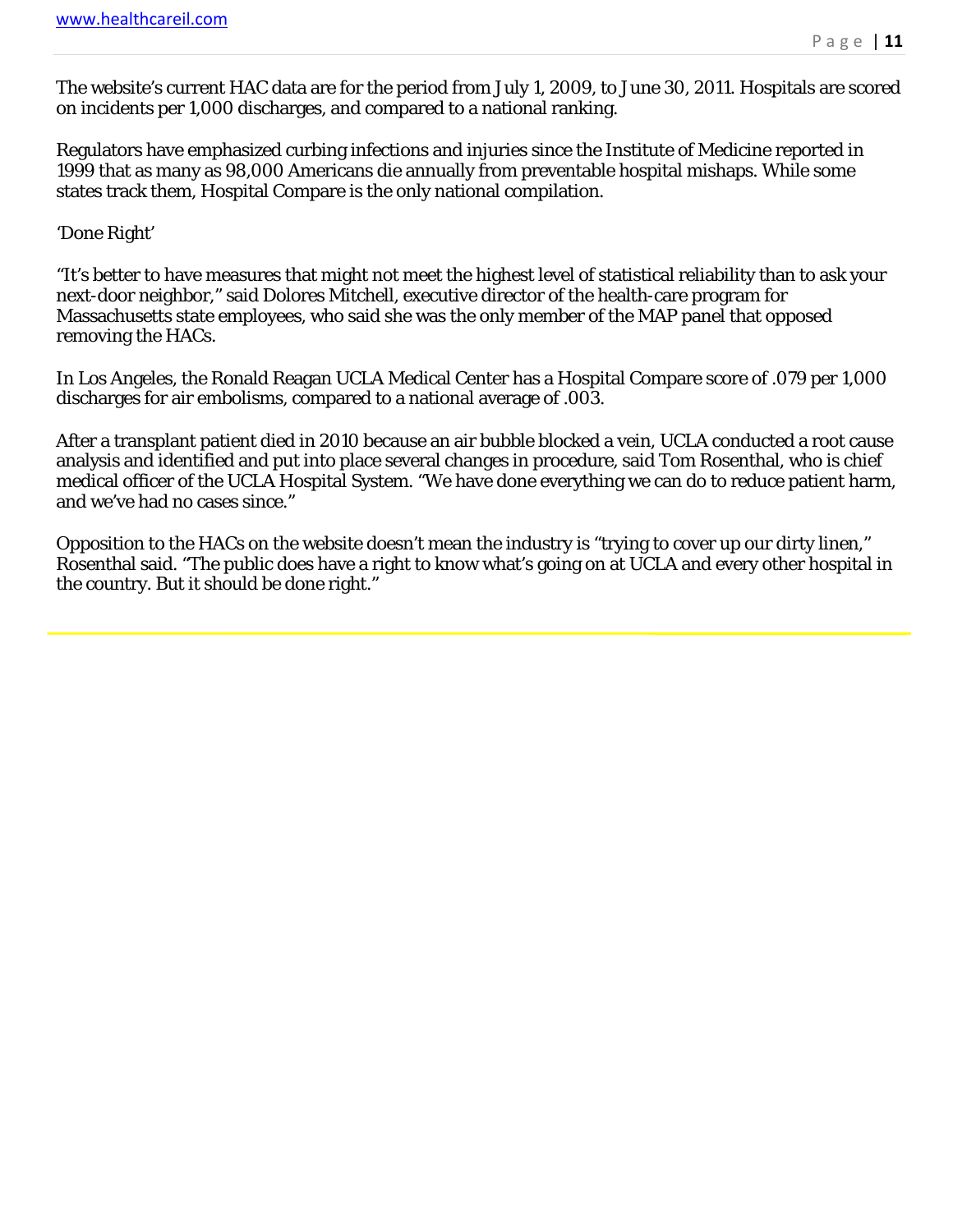## ILLINOIS HOSPITAL PRICES VASTLY DIFFERENT: MEDICARE DATA

Tribune staff report *May 8, 2013*

Hospitals in Illinois charged vastly different amounts of money for the same procedure -- with some charging seven or eight times more than another -- according to data released by the government Wednesday.

The discrepancies are detailed in a report from the Centers for Medicare and Medicaid Services that for the first time made public data on what 3,000 U.S. hospitals charge for the 100 most common procedures. It also disclosed the much lower amounts that hospitals collect from Medicare.

One of the most common ailments, pneumonia, had one of the largest ranges in average prices among Illinois hospitals.

Gateway Regional Medical Center in Granite City charged \$86,570 for treatment while, Iroquois Memorial Hospital in Watseka charged \$10,733. In Chicago, the priciest treatment was at the University of Chicago Medical Center at \$72,845 and the cheapest was Holy Cross Hospital at \$27,588.

Government officials said the release of such detailed information will bring more transparency to the health care market and pressure high-cost providers to drop prices to be more in-line with competitors.

"Even basic information about health premiums or hospital charges has long been hidden from consumers," said Health and Human Services Secretary Kathleen Sebelius, in a call with reporters.

That has made is difficult for patients to make informed decisions and offered no incentive for hospitals to compete on price, she said.

"By making this available for free for the first time we will save consumers money by arming them with better information that can help them make better choices," she said.

The data also could sharpen the debate over what patients and the government pay for health care ahead of the implementation of President Barack Obama's health care overhaul law, which could add as many as 30 million Americans to health insurance rolls starting in 2014.

"Transformation of the health care delivery system cannot occur without greater price transparency," said Dr. RisaLavizzo-Mourey, president and CEO of healthcare philanthropic organization Robert Wood Johnson Foundation. "While more work lies ahead, the release of these hospital price data will allow us to shine a light on the often vast variations in hospital charges."

In Illinois, the price for major joint replacement ranged from \$117,102 at Galesburg Cottage Hospital in Galesburg to \$36,141 at Mercy Hospital and Medical Centers in Chicago. Most Illinois hospitals charged between \$50,000 and \$70,000.

In Chicago, the highest price for major joint replacement was at Mt. Sinai at \$74,425. It collected an average of \$21,072 for such procedures from Medicare, reflecting the wide gap between what uninsured patients are asked to pay and what hospitals actually collect from government programs and insurance companies.

A routine laparoscopic gall bladder removal in Illinois ranged from \$67,846 at Provena Mercy Medical Center in Aurora to \$20,227 at Trinity Hospital in Rock Island.

In Chicago, Swedish Covenant charged the most at \$51,503, while Resurrection Medical Center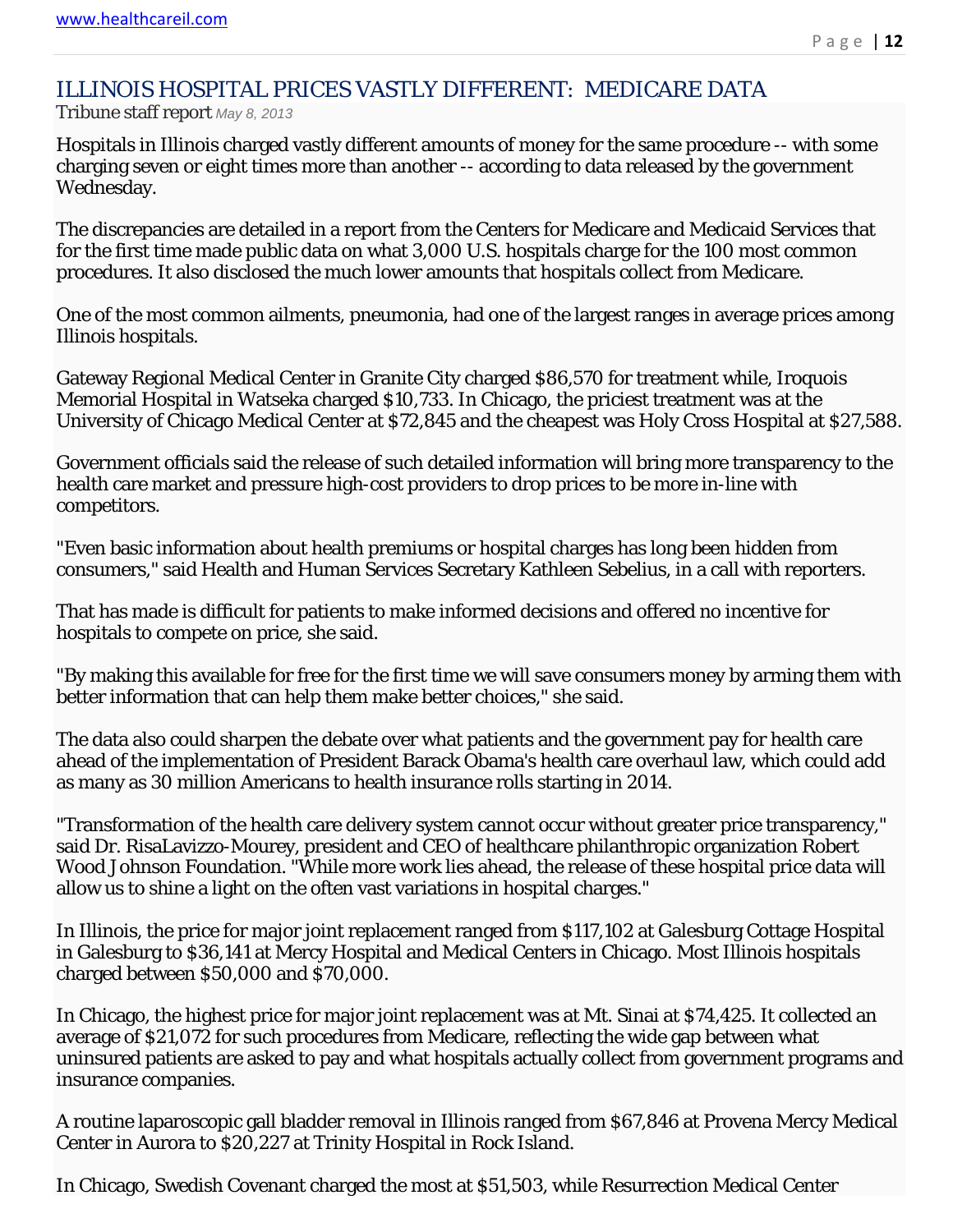charged \$31,701. Swedish Covenant collected \$13,625, while Resurrection collected just \$9,285.

For a cervical spinal fusion, the most expensive hospital charged more than three times what the cheapest did, on average.

The costliest procedure was at Swedish American Hospital in Rockford at \$97,132. The cheapest was at Memorial Hospital in Belleville at \$31,808.15. In Chicago, prices ranged from \$56,169 at Rush University Medical Center to \$93,144 at Swedish Covenant.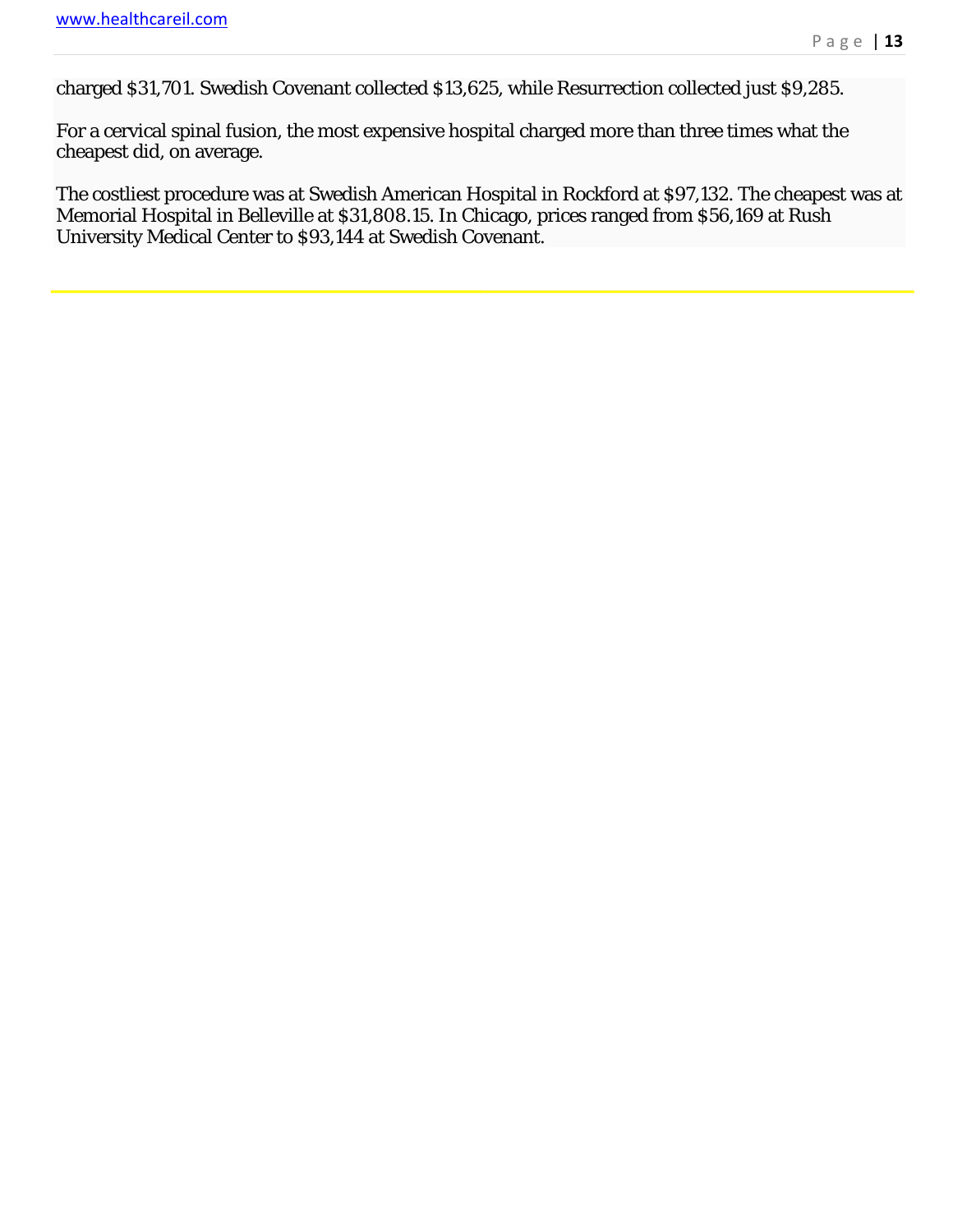## Health concerns top list of retirement worries in U.S.: study

#### Mon May 6, 2013

(Reuters) - Health problems and the cost of healthcare are the biggest concerns for those entering retirement, according to a study released on Monday from Bank of America Corp's Merrill Lynch.

The findings, part of a larger study focused on how people are feeling about and preparing for retirement, were based on a survey of more than 6,300 individuals aged 45 and older across the United States.

When asked what their biggest worry was about living a long life, 72 percent of retirees surveyed said serious health problems. Among other concerns cited by respondents were running out of money to live comfortably and not being a burden on their family.

The study, co-conducted with research firm Age Wave, divided respondents into those that have more than \$250,000 in investable assets and those that have less than \$250,000.

When asked what their top financial worries for retirement were, 52 percent of those surveyed in the affluent population group and 37 percent in the latter - ranked healthcare expenses as their biggest concern.

Other concerns included outliving their money, lack of personal savings, social security and company pension.

The study cited worries about the long-term stability of government healthcare programs, such as Medicare, and unexpected medical expenses as reasons why healthcare costs topped the list of concerns for retirees.

"It requires that people give some thought to what other contingencies" they have in place to prepare for those unexpected expenses, said David Tyrie, head of personal wealth and retirement at Merrill.

Health problems were also listed as the top reason for early retirement, rather than financial success, with 34 percent of retirees surveyed ranking it first. Sufficient financial resources came in as a second reason, with 27 percent of retirees surveyed listing it as their top reason.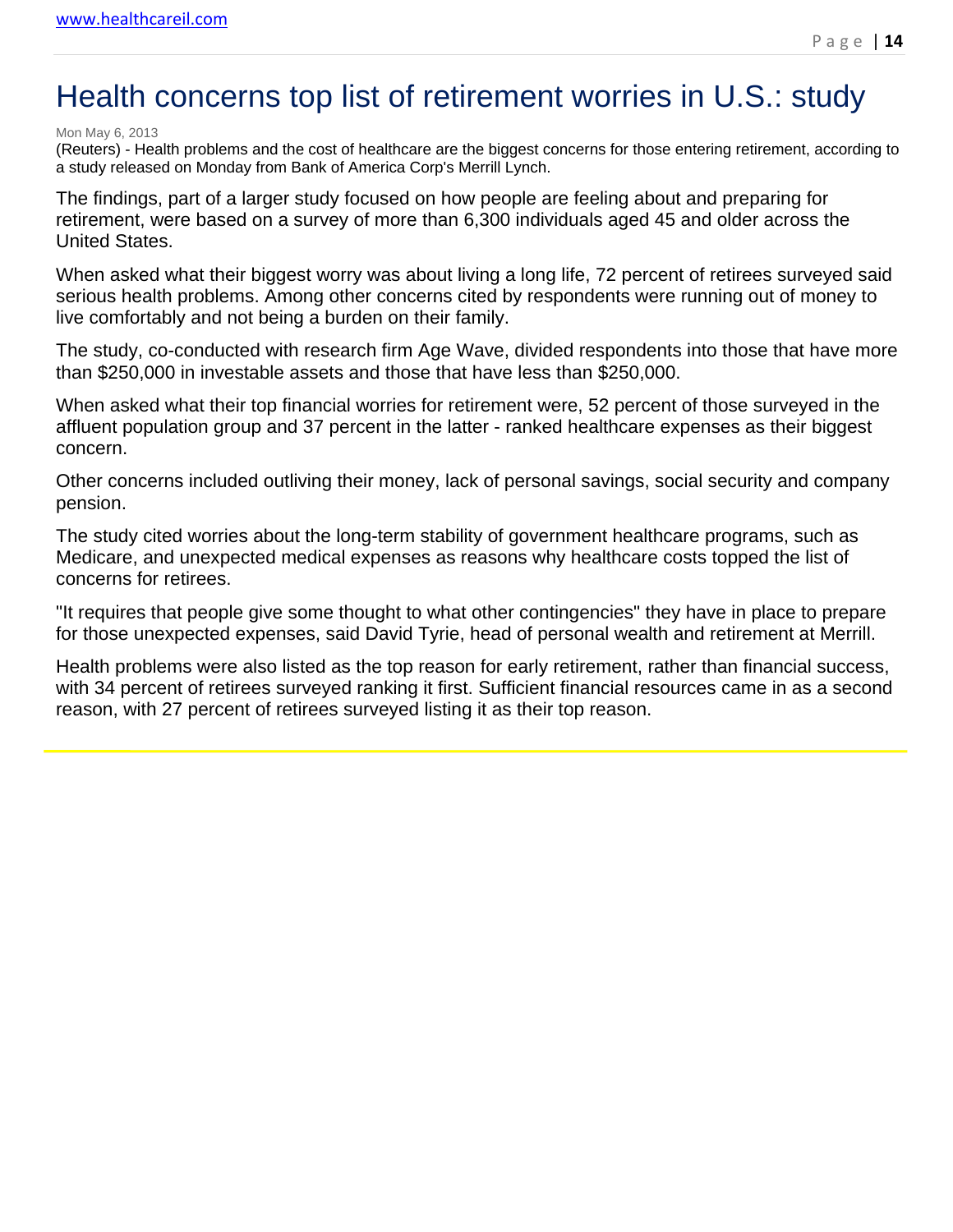Ĩ

## **6 Ways to Get the Most Out of Social Security**

## *By Tom Sightings | U.S.News& World Report LP – Tue, May 7, 201*

Social Security took a cut out of every paycheck we ever earned, and the money was used to pay benefits to our grandparents, parents and older siblings. Now, finally, it's our turn, and it's only natural that we want our benefits, too. Yet the rules for collecting Social Security are incredibly complicated, and vary depending on your marital status, how long you worked, where you worked and when you retire.

Meanwhile, we hear dire predictions that Social Security is running out of funds, benefits will be cut and eligibility rules may change. Nobody knows what the long-term future holds, but under the current program, which is not likely to change much in the near term, there are six proven strategies to make the most out of the program:

**1. Work a long time.** Social Security says it figures your benefit by calculating "your average indexed monthly earnings during the 35 years in which you earned the most." So, obviously, one way to maximize your benefit is to put in a full career, working for at least 35 years. Maybe that seems like a long time, but look at it this way: If you retire at full retirement age (66 for most of us), you can still get the maximum benefit even if you didn't start your career until you were 31, or if you began working at age 21 and took off 10 years to raise children.

**2. Have a good job.** Social Security sets a maximum amount of salary that is subject to the payroll tax, currently \$113,700 per year, which is the same amount of earnings it will credit toward your benefit. This amount is adjusted for inflation. The maximum amount in 2000 was \$76,200, and in 1990 is was \$51,300. This is easier said than done, but the way to maximize your benefit is to earn the maximum amount set by Social Security throughout your career. If you were earning at least \$51,300 in 1990, \$76,200 in 2000 and \$113,700 today, you're eligible to collect the maximum benefit from Social Security.

**3. Don't retire early.** Workers are eligible to start taking Social Security benefits at age 62, but the amount you receive at 62 is discounted by about 25 percent. Also, if you start Social Security before full retirement age, and you earn more than \$14,160 per year, the government starts temporarily withholding your benefits. Conversely, if you work beyond full retirement age, you receive a bonus of approximately 7 percent a year, up to age 70. There's no extra benefit to working past age 70.

**4. Don't earn too much in retirement.** If you're married and file a joint tax return, your Social Security benefits are not taxed if your combined income falls below \$32,000. Half is taxed if your income is between \$32,000 and \$44,000, and 85 percent of your benefits are taxed if your income exceeds \$44,000. If you had a good career and didn't retire early, you'll likely be subject to the 85 percent rule. Don't get upset; that's the one progressive aspect of Social Security. But there is one way around it: don't get married. Two singles can earn up to \$50,000, instead of \$32,000, before their benefits are subject to federal income tax.

**5. Live in a tax friendly state.** There's not much you can do to avoid federal taxes unless you take a vow of poverty, but you can do something about state tax. Most states do not levy income tax on Social Security benefits, including retirement havens like Florida, Arizona and the Carolinas. But about a dozen states do exact income tax on your Social Security benefits, including red states like Kansas and Utah as well as blue states like Connecticut and Vermont.

**6. Stay in good health.** By far the most important factor in how much you collect from Social Security is not how much you earned, but how long you stick around to collect benefits. You can work all your life, but if you die the day after you retire, all is lost. The best way to maximize Social Security is to eat right, go to the gym, get your annual checkup and in every other way take care of yourself so you can continue to collect that monthly benefit through your 70s, 80s and 90s.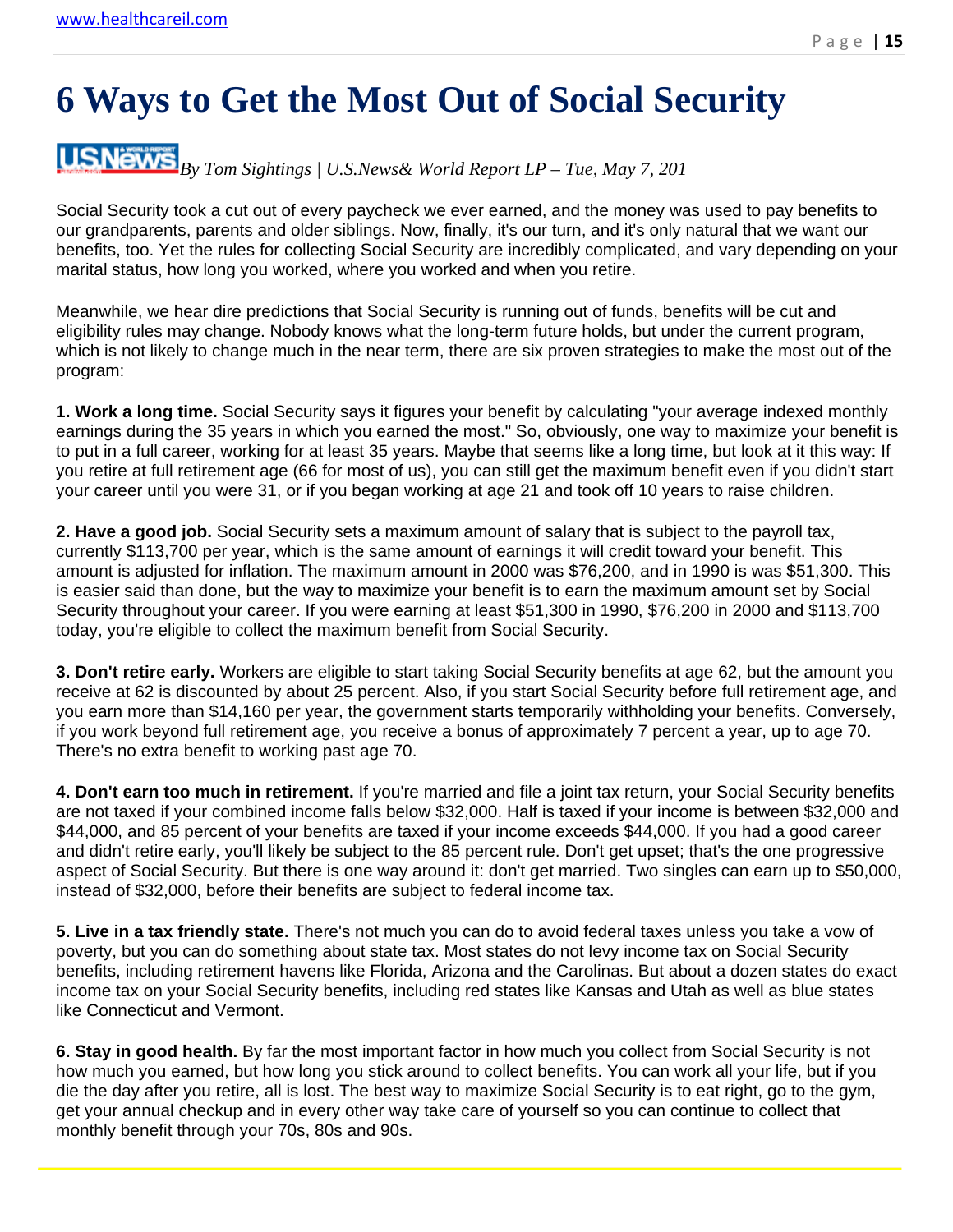## **Senior health care crisis looms; report ranks states**

Health of Americans 65 and older: How states stack up

Rankings are based on 34 measures of senior health from government agencies and private research groups, ranging from physical activity levels and obesity to poverty and flu vaccinations:



- 1 Highest
- 2 Lowest

Source: United Health Foundation Joan Murphy and Karl Gelles, USA TODAY Michelle Healy, USA TODAY May 28, 2013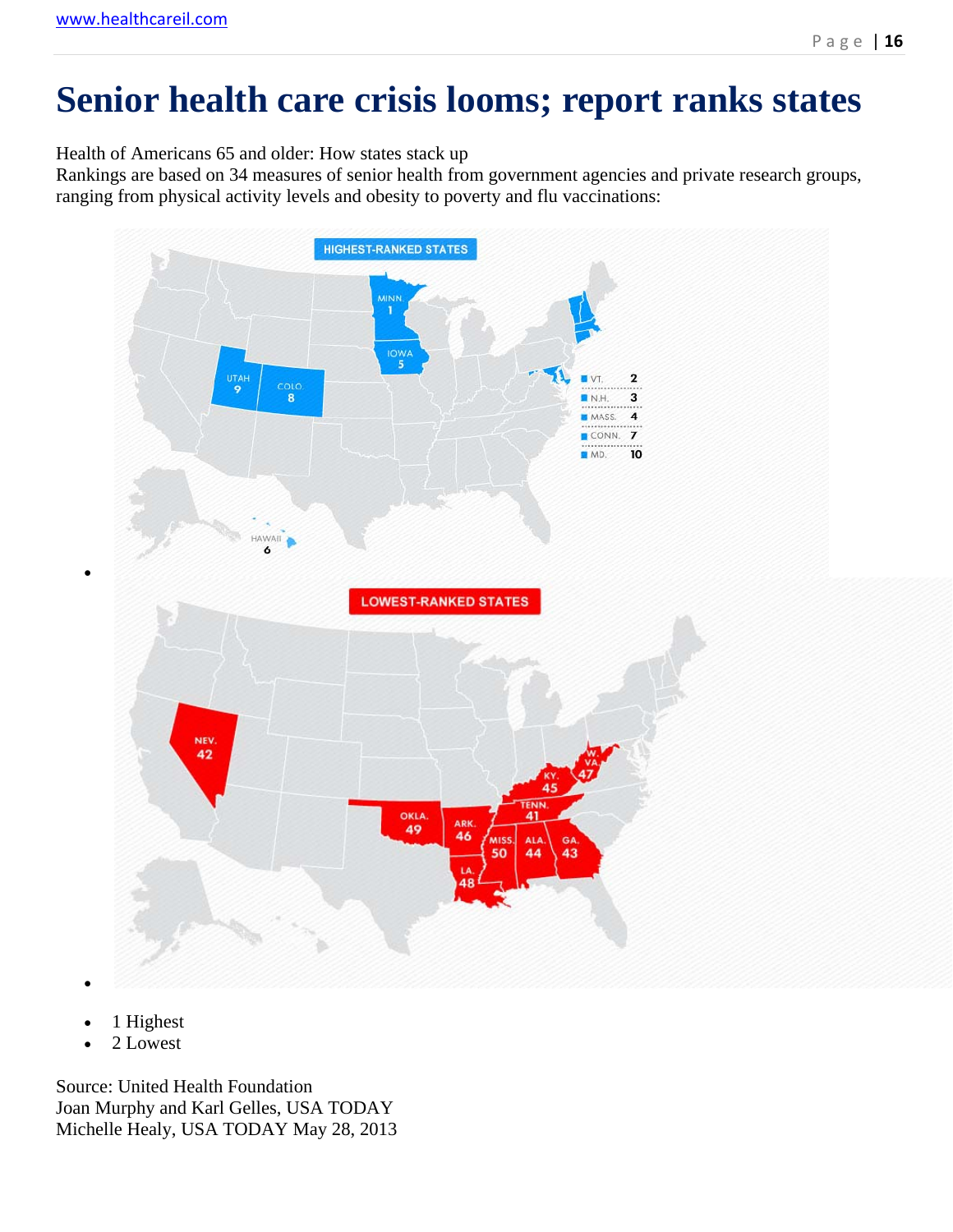## **Analysis of key population indicators illustrates strengths, challenges for senior health on national and state levels**



A major demographic shift with Baby Boomers living longer with health problems could overwhelm the health care system, according to a new report.(Photo: Getty Images)

## **Story Highlights**

- Rapidly growing senior population likely to live longer and be sicker than parents
- Minnesota ranks best for senior health; Mississippi ranks 50th
- Report culls data from more than 12 public and private sources

An aging nation that's living longer but with growing rates of obesity, diabetes and other chronic diseases points to an emerging health care crisis, says a report out Tuesday that analyzes seniors' health status state-by-state.

Just two years ago, the first Baby Boomers turned 65, setting into motion a "tremendous demographic shift in the U.S. population," said physician Rhonda Randall, a senior adviser to the not-for-profit United Health Foundation, which released America's Health Rankings Senior Report Tuesday.

The report focuses on 34 measures of senior health, including physical inactivity, obesity, self-reported health status, poverty, drug coverage, hospital re-admission rates and flu vaccinations. The data analyzed is from more than a dozen government agencies and private research groups.

As generations move into retirement, they become greater consumers of health care, Randall said. But those turning 65 today "are more likely to live longer than their parents and grandparents, and much more likely to live sicker for a longer period of time," she said.

Among signs of impending challenges the report cites:

• 1 in 8 Americans (13% or 40.3 million) are 65 or older, and that is projected to grow to 1 in 5 (19.3%, or 72.1) in 2030, the year all members of the Baby Boomer generation will have turned 65, according to Census data. By 2050, seniors will make up 25% of the population. Those 85 and older are projected to increase from 5.8 million in 2010 to 8.7 million in 2030.

• Nearly 8 in 10 seniors are living with at least one chronic health condition; 50% have two or more, the Centers for Disease Control and Prevention estimates. About 25% of older Americans are obese; 20% have been diagnosed with diabetes; more than 70% have heart disease; nearly 60% have arthritis, a leading cause of disability.

• Adults 65 and older spend nearly twice as much as those 45 to 64 on health care each year; they spend three to five times more than all adults younger than 65, according to CDC.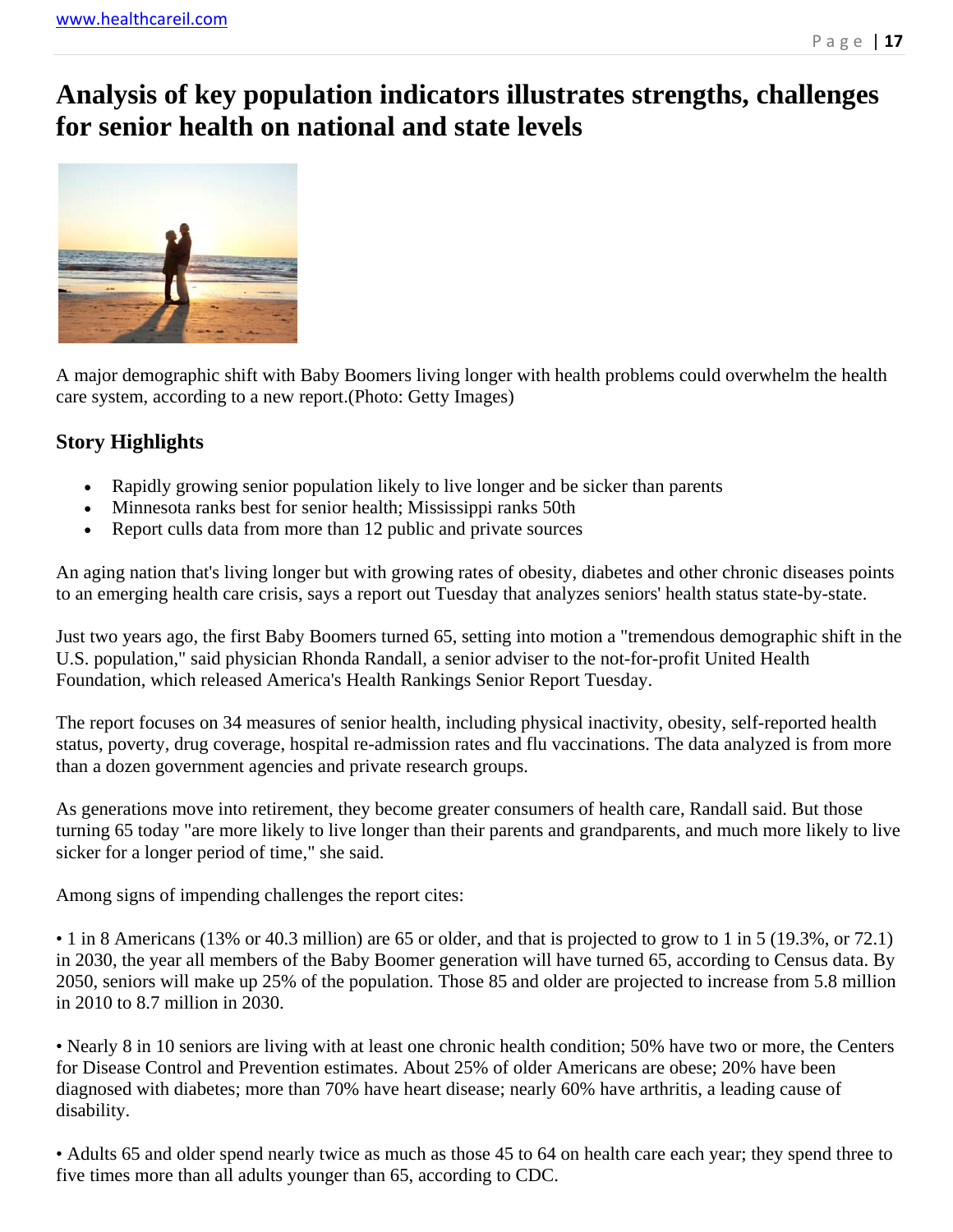If not addressed, the increased burden of chronic disease will not only have severe economic consequences but affect older adults' overall well-being, Randall said. "This is a really important time in our nation's history for us to take a look at this demographic change and the health and behavior outcomes for this population. If we don't measure it, we won't know what to do about it."

The report offers "an important set of messages ... for personal focus, family and community focus, and a headsup to the providers, and a real heads-up to policy makers," said Jennie Chin Hansen, CEO of the American Geriatrics Society and author of one of several commentaries in the report.

Some of the trends are "very cautionary," Hansen added. They highlight "that we really do have to be thoughtful, strategic and intentional if we are going to insure that people's health and well-being is going to be made better. There's stuff we know, but now there's stuff we have to do. "

Overall, Minnesota tops the list in senior health, followed by Vermont (2), New Hampshire (3), Massachusetts (4) and Iowa (5).

At the bottom: Mississippi (50), Oklahoma (49), Louisiana (48), West Virginia (47) and Arkansas (46).

Minnesota's top ranking reflects a combination of factors, including a large number of seniors who report being in very good or excellent health, high rates of creditable drug coverage, relatively high availability of home health care workers, as well as a low rate of seniors at risk of going hungry and a low rate of hospitalization for hip fractures, according to the study.

But it notes challenges for Minnesota, as well, including a high percentage of chronic drinking, a low percentage of senior residents with a dedicated health care provider, and low per-person expenditures by the state to assist older adults in poverty.

In bottom-ranked Mississippi, a high percentage of seniors live in poverty and are at risk of going hungry; there is a high rate of premature death; a low percentage of seniors report very good or excellent health and a low rate report annual dental visits. But Mississippi scored well for a low prevalence of chronic drinking and a high rate of flu vaccination.

The senior population in Mississippi is predicted to grow 46% between 2015 and 2030. In Minnesota, the population is expected to grow 54%. Arizona tops that category with an expected increase of 101%, followed by Nevada (89%), Florida (88%), Alaska (70%) and Texas (67%).

Among other trends noted in the report:

• Alaska (21%) has the lowest percentage of seniors with multiple chronic health conditions, followed by Wyoming (22%) and Montana (23%). The highest percentages are in Florida (44%), New Jersey (43%) and Delaware (40%).

• Nationally, 30% of seniors in fair or better health report doing no physical activity or exercise other than their regular job in the last 30 days. Inactivity levels range from a low of 20.5% of senior who report being inactive in Colorado and 21.3% in California to highs of 41.2% in West Virginia and 41.3% in Tennessee.

• Obesity rates among those ages 50 to 64 increased 8% from 1995 to 2010, suggesting that the next generation of seniors will experience higher rates of obesity compared with current seniors. Overall, 25% of adults ages 65 and older are considered obese. The prevalence varies from a low of 17% in Hawaii and 18% in Nevada to highs of 29% in Alaska and 30% in Michigan.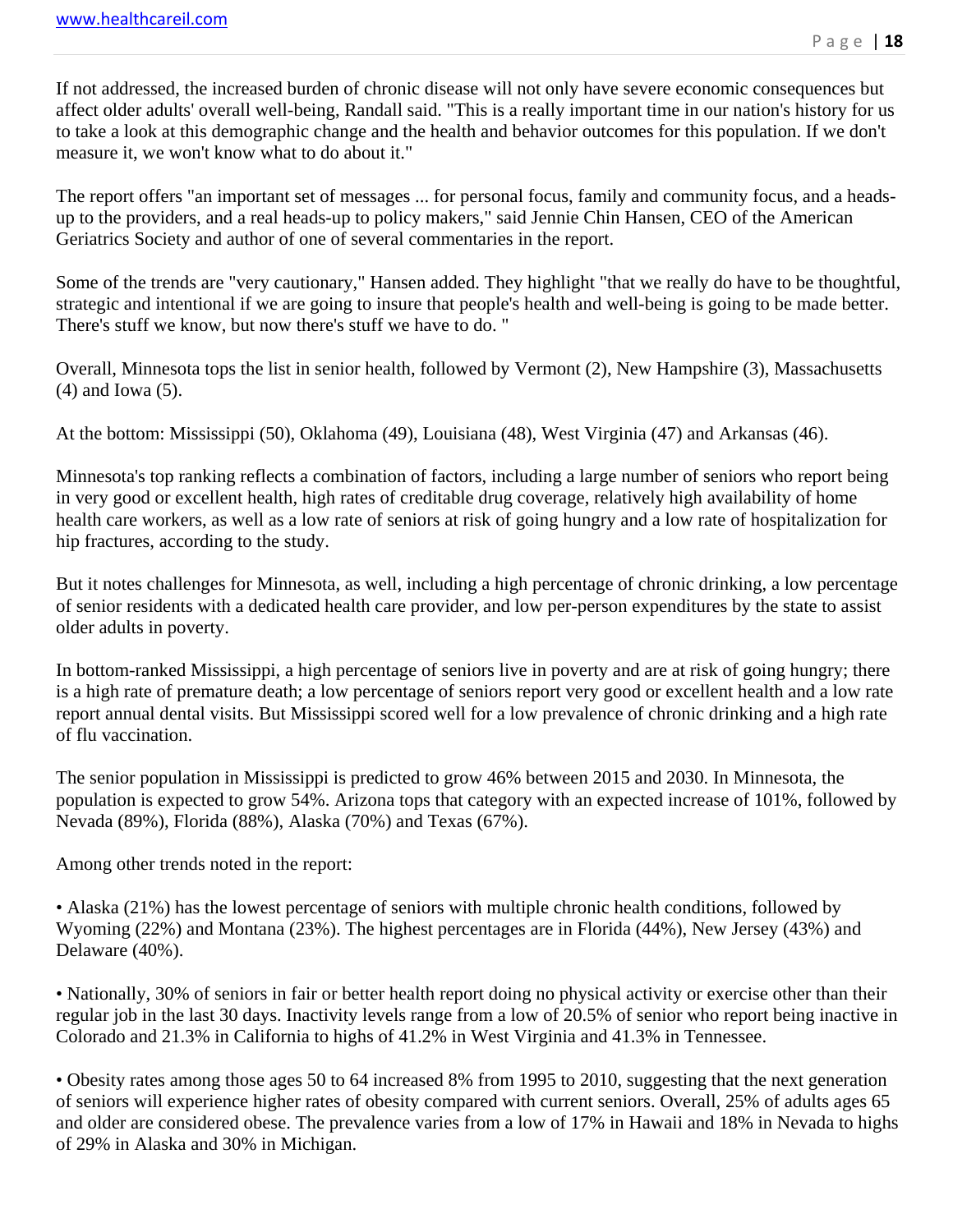• An average of 9% of adults ages 65 and older live at or below recognized poverty thresholds, which is also associated with higher rates of chronic diseases and shorter life expectancy. Rates range from a low of 5% in Alaska and 6% in Utah to 12% in New Mexico and 14% in Mississippi.

How all 50 states ranked:

- 1. Minnesota 2. Vermont 3. New Hampshire 4. Massachusetts 5. Iowa 6. Hawaii 7. Connecticut 8. Colorado 9. Utah 10. Maryland 11. North Dakota 12. Delaware 13. Maine 14. Nebraska 15. Oregon 16. Washington 17. Pennsylvania
- 18. Kansas 19. South Dakota 20. Wisconsin 21. Virginia 22. Arizona 23. New York 24. Idaho 25. California 26. Michigan 27. New Jersey 28. Ohio 29. North Carolina 30. Florida 31. Rhode Island 32. Indiana 33. Missouri 34. Wyoming
- 35. Montana
- 36. South Carolina
- 37. Illinois
- 38. New Mexico
- 39. Texas
- 40. Alaska
- 41. Tennessee
- 42. Nevada
- 43. Georgia
- 44. Alabama
- 45. Kentucky
- 46. Arkansas
- 47. West Virginia
- 48. Louisiana
- 49. Oklahoma
- 50. Mississippi

Source: United Health Foundation

l,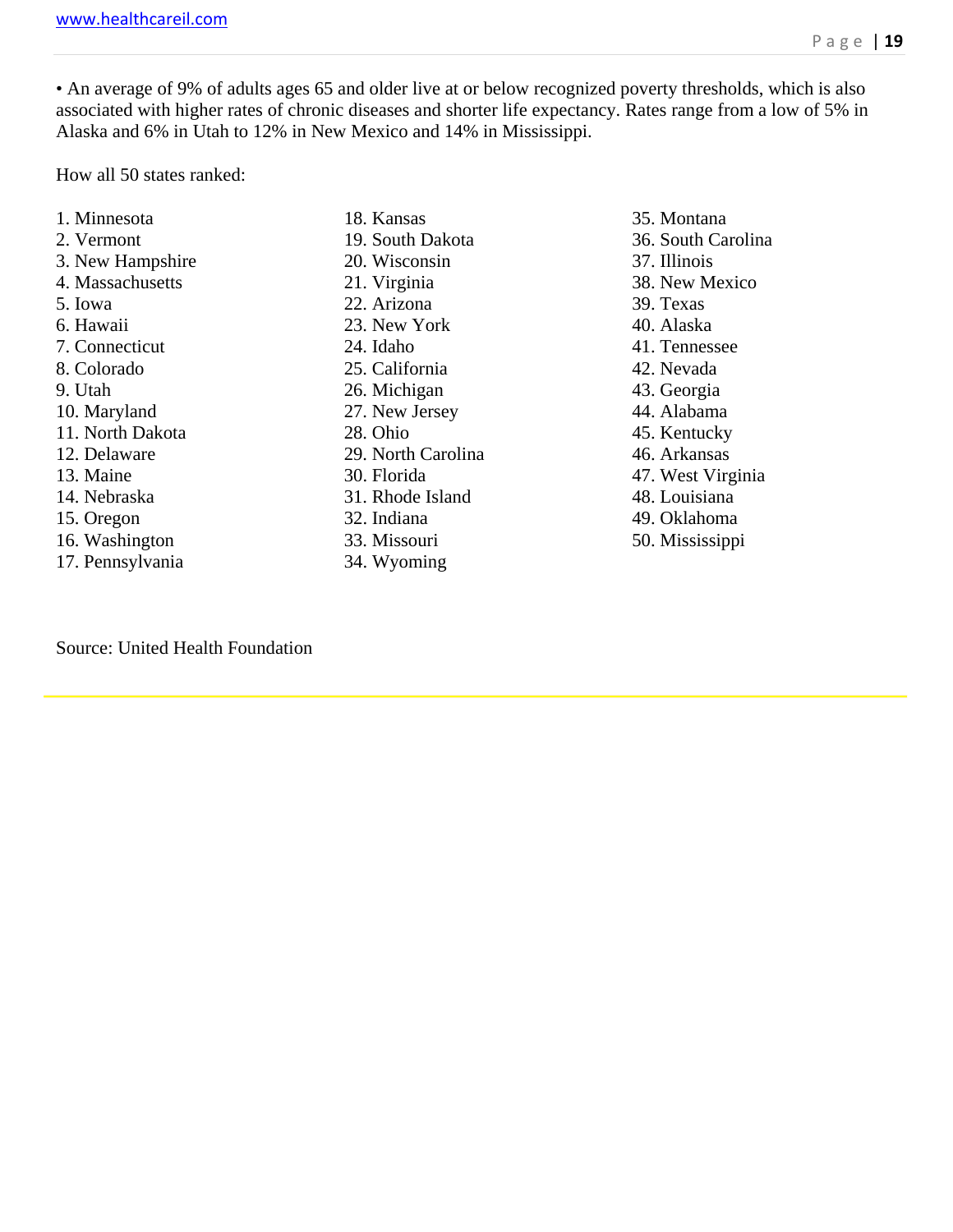## **Long-term care: Investigate your options early**

Christine Dugas, USA TODAY May 28, 2013

## **Most people put off planning for long-term care, but that can be a costly mistake and can reduce your options.**



Karen Thomas, CEO and managing partner of Labor of Love Adult Care, assists her mother, Willeane Romaine, 83, at Labor of Love Adult Care in Flowery Branch, Ga.(Photo: Michael A. Schwarz, USA TODAY)

### **Story Highlights**

- Two-thirds of Americas over age 65 will need long-term care
- Most middle class Americans can't afford long-term care insurance
- Key to planning: 'Figuring out your budget and your biggest risks'

Karen Thomas has learned the hard way about the harsh realities of long-term care.

Three years ago, her mother was diagnosed with Alzheimer's and the doctor said she could not return home. "I had never given it a thought that my mom one day would need long-term care," says Thomas, who lives in Atlanta. "I'm a professional business woman and yet I did not know where to begin. It was completely overwhelming."

Since then she has had to sort through the complicated and often expensive maze of long term care options for her mother. Thomas and her husband, Don, also realized that they should not put off planning for their own long term care.

Americans now put health problems it at the top of their retirement worries, says a recent Bank of America's Merrill Lynch Retirement Study. And yet it's not a subject that people spend much time thinking about.

"But if you've done no planning or thinking about it, the likelihood is that the decision will be made a crisis situation," says Sally Hurme, elder law attorney for AARP. And because middle class families face the biggest financial squeeze, they don't have as many options.

Although long-term care insurance could help protect their retirement nest eggs, it is typically more expensive than the middle class can afford. And they will not be qualified for Medicaid unless they impoverish themselves.

And even if they qualify for Medicaid, they can't always count on it. For example, Thomas' mother lived on limited means and could qualify, but when she needed Medicaid she was put on a waiting list.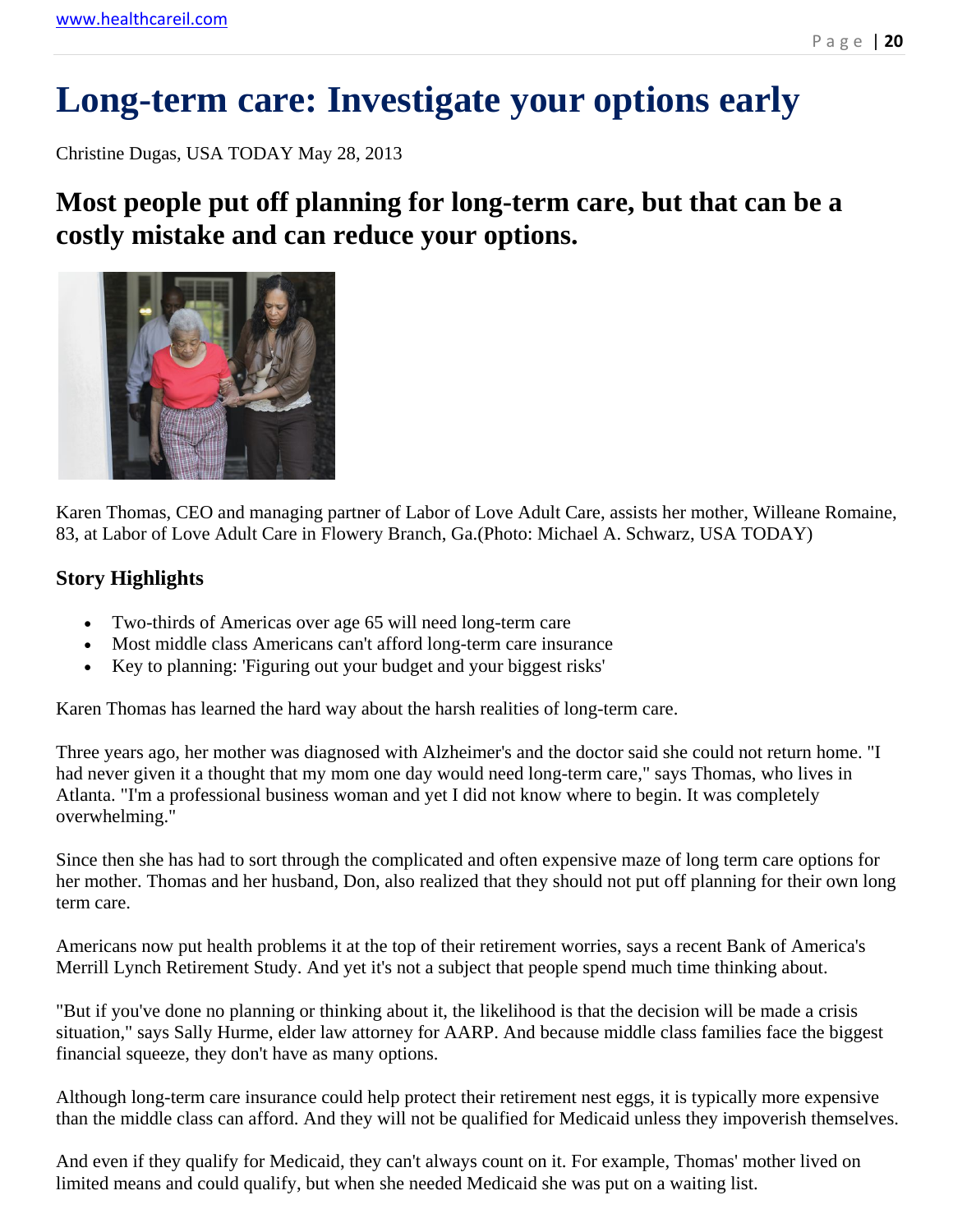While Karen's mother waited, the couple helped to pay for the Personal Care Home where she became a resident and received around the clock care. "But to fork out \$1,000 extra every month was not in our budget," says Karen. "That took a big dent in our savings."

Karen, who was then the CFO of a large frozen food company, decided to change her career so that she would not have to work 70 hours a week or often travel out of town for business.

Now, because she is the CFO of a non-profit organization, she is able to stop by and see her mother every morning on her way to work. At her new job, she was instrumental in starting a long-term care insurance policy for the organization's employees.

"The circumstances that occurred in my life gave me the opportunity to make things better for my entire organization," she says. Now she and Don can pay a portion of the insurance premium, making it affordable.

Americans need to start planning for health care needs in retirement before it's too late. At least 70% of people who are over age 65 are going to need long-term care, research shows.

#### **SAFEGUARDING YOUR RETIREMENT NEST EGG**

Long-term care insurance is one of the few ways to protect retirement savings. But it's not cheap. The average insurance premium for those between age 55 and 64 was \$2,261 a year for policies sold in 2010, according to a 2012 AARP report.

The price of long-term care premiums are not locked in, so the cost can increase over time, says Byron Udell, founder and president of AccuQuote. And people often don't like to buy a long-term care insurance policy because if they never need it, their money goes down the drain.

There is no cookie-cutter solution. "A lot of it comes down to figuring out your budget and your biggest risks," says Steve Sperka, Northwestern Mutual vice president of long-term care. If long-term care insurance seems too expensive, you can decide to only insure a portion of the risk. At least you would have some retirement security, he says.

The insurance industry also has begun to offer hybrid products that address some of the concerns. For example, some life insurance policies have a rider for long-term care insurance. If the policy holder never needs long-term care, the family receives the life insurance benefit.

#### **SHOPPING FOR LONG-TERM CARE**

Many people associate long-term care with nursing homes. They are extremely expensive because they provide 24-hour-care. Fortunately most people have short nursing home stays, because the average national cost for a private room in a nursing home is \$83,950 per year, according to the Genworth 2013 Cost of Care Survey.

Home care is much less expensive, and most people would prefer to stay at home as long as possible. Family members are responsible for finding and paying for a caregiver to take their parent to a doctor's appointment or go shopping for groceries. They also may need a home health aide to help with bathing, dressing and making sure the elderly person is taking their medication.

Some family members contact a home care agency for help. It can make them feel more secure, because the agency has screened the caregiver and is liable for their acts, says Robyn Grant, the director of public policy and advocacy at the National Consumer Voice for Quality Long-term Care, which provides information about the types of services available.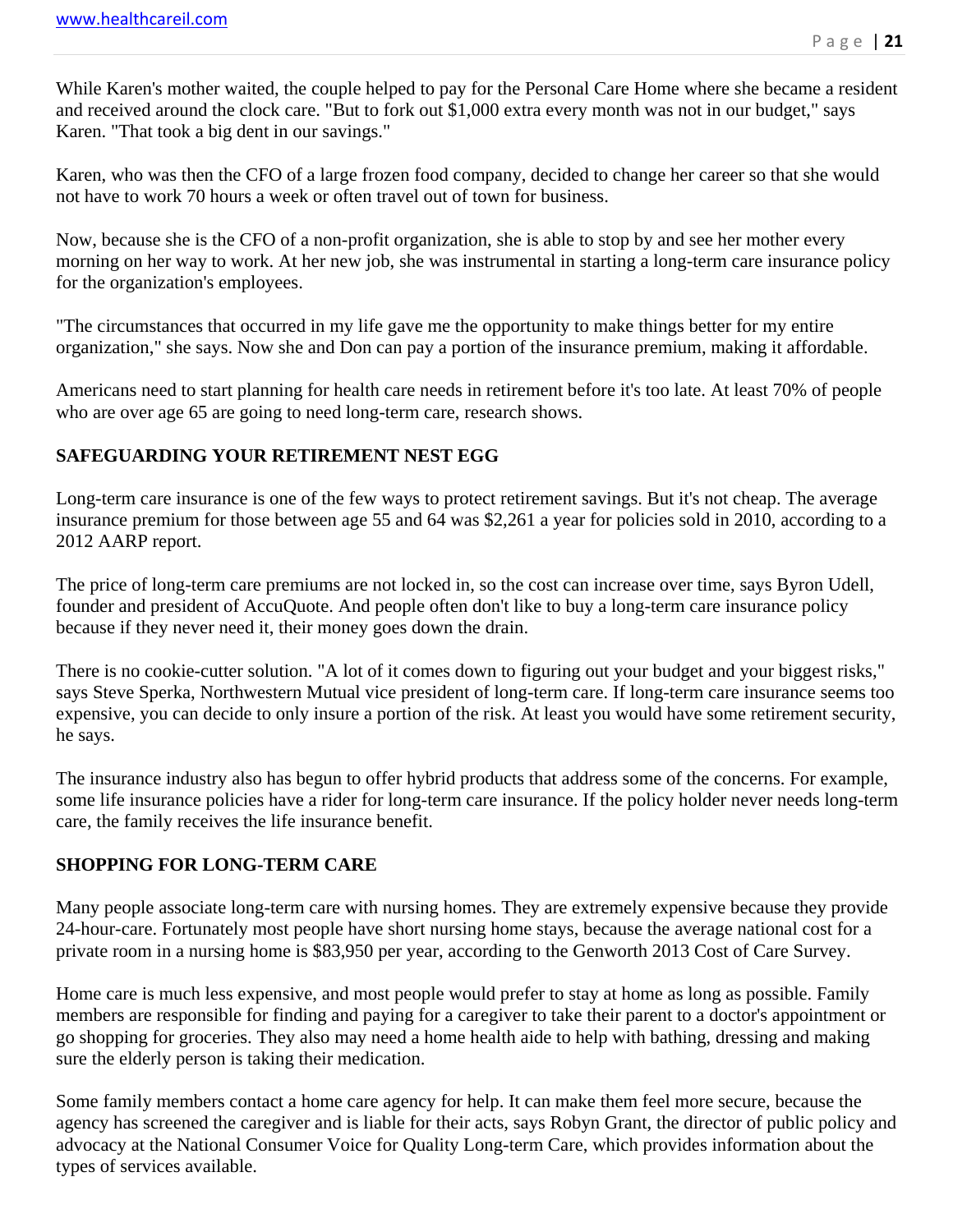There are also a number of websites that help families find reliable and affordable home care, such as CareFamily.com, Carelinx.com, and AARP Care Scout Service.

Because CareFamily.com is very tech-savvy and automated, its costs are much lower. Compared with agencies that on average charge \$21 an hour, it charges about \$14 an hour, with \$12 of that going to the caregivers, says founder Tom Knox.

The service is particularly helpful to family members who live far away from their parents. CareFamily.com makes it easier to hire a caregiver, remotely provide lists of things to do and receive audio updates from the caregiver did during the day.

When Karen Thomas suddenly had to learn much about long-term care services, she decided to rely on a Personal Care Home for her mother. It provides a cozy home with supervision and assistance. But when the home closed and the owner moved away, Thomas was not successful in finding a similar place for her mother.

The Thomas' didn't give up. Instead, they decided to buy their own Personal Care Home. They hired a staff and manager. And since the doors opened last November it is filled to capacity with six residents. "We provide services that big assisted-living facilities offer and yet maintain the more affordable prices of a Personal Care Home," she says. "And it's wonderful to have my mother there."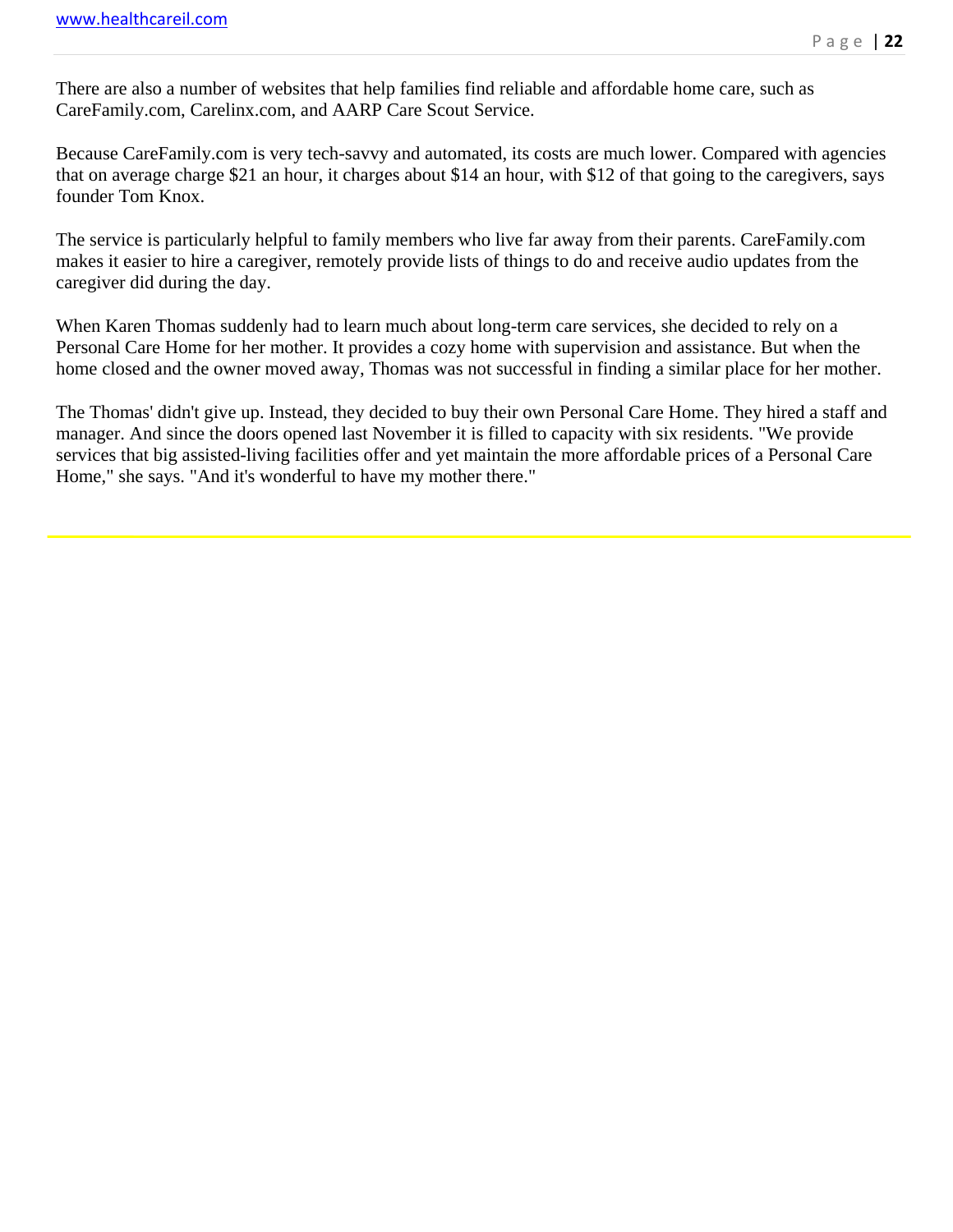## **DECIPHERING MEDICARE B ENEFITS CAN BE OVERWHELMING FOR SOME SENIORS**

**NORTHJERSEY.COM : NEWS : BUSINESS**

## DeMarrais: Medicare an alphabet soup for seniors

**SUNDAY, MAY 26, 2013 LAST UPDATED: SUNDAY MAY 26, 2013** 



By KEVIN DEMARRAIS RECORD COLUMNIST

The rules can be complicated, but Medicare really isn't as confusing as it seems at first look.

Or second. Or third.

Time to learn your ABC&Ds

*Medicare comes in five basic parts, and participants select those that best fit their needs. You pay monthly premiums, either directly or through a deduction in Social Security benefits, for all but Part A.*

Part A: Helps pay for hospital stays; free for most people 65 and older.

Part B: Helps cover doctor visits and outpatient care and comes with a monthly premium.

Part C: Known as Medicare Advantage, it combines Part A and B, plus extra benefits, and in most cases, prescription drugs. Sold by private companies.

Part D: Prescription drug coverage, with deductibles; purchased from private companies.

Medigap: Officially, Medicare supplemental insurance, sold by private insurance companies. Pays for most expenses not covered by Parts A and B, but not prescription drugs.

Yes, the official government "Medicare & You" handbook does run 170 pages, and it is filled with multiple choices, exceptions, and special cases that can be overwhelming. And the same is true with the Center for Medicare & Medicaid Services website.

But signing up for retiree health care benefits isn't as complex as it might seem. In fact, for most consumers, the basics are pretty straightforward — as simple as A-B-C, which happen to be the first three parts of Medicare. There's also Part D, which helps pay for prescription drugs, but we'll worry about that later.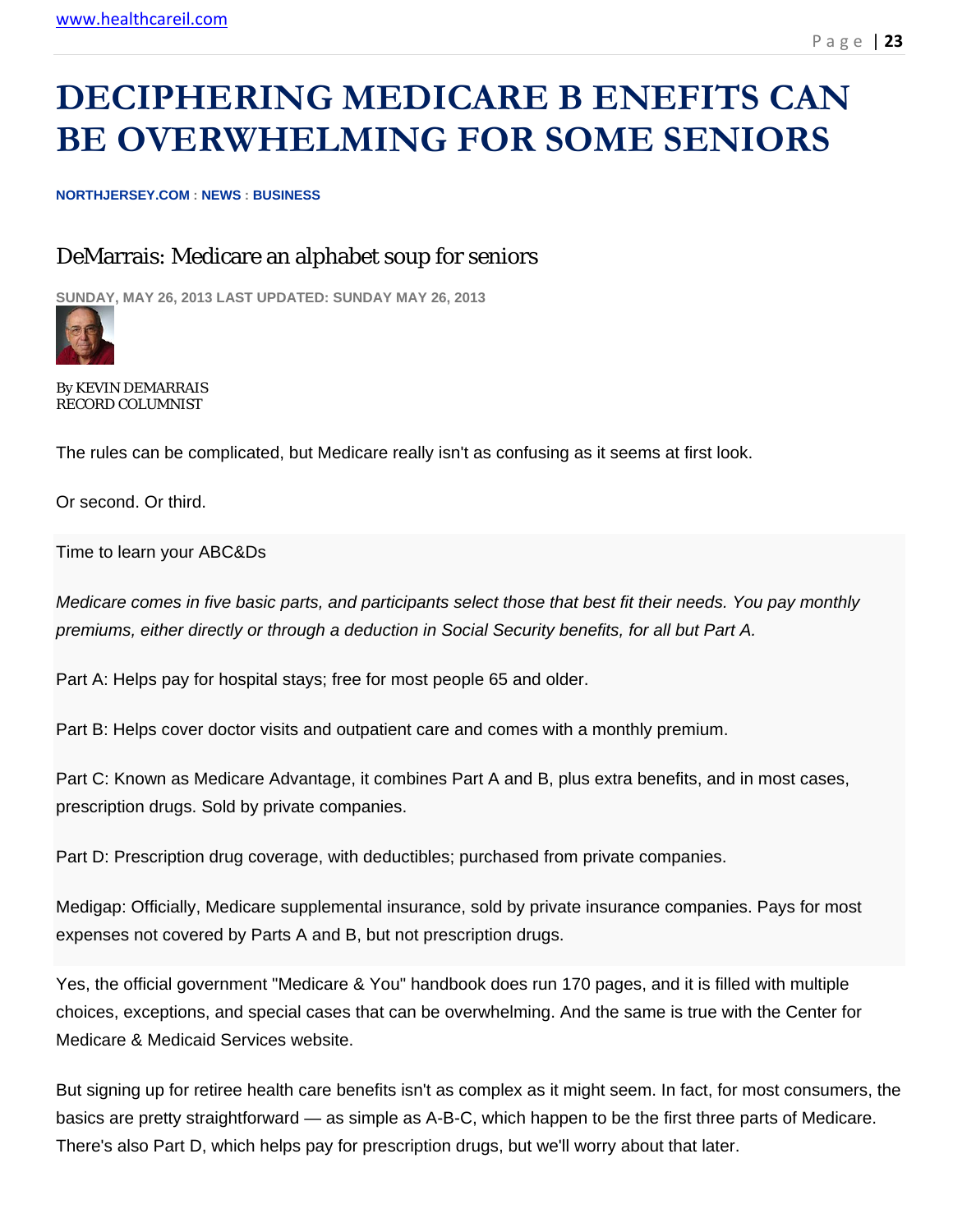Part of the problem is that retirement and Social Security and Medicare used to be paired at age 65, but that is no longer the case. Many people continue working past 65 now — and continue receiving medical benefits through their employer — and hold off on collecting Social Security.

But Medicare still kicks in at 65, and there can be costly penalties if you delay applying for coverage.

"Personally, I find it so confusing," said Diane Daniele, 72, of Oradell at the Bergen County Northwest Regional Senior Activity Center in Midland Park.

Daniele, who says she's in good shape and stays fit at tap dance classes at the center, carries supplemental insurance through Blue Cross/Blue Shield and sees no reason to change.

"So far, so good," she said.

Alex Pillepich of Mahwah, 87, feels the same way about coverage he has through United Healthcare. He says he signed up 20-plus years ago and has no reason to shop elsewhere.

"It seems to be good."

Whatever your choices, Part A is free and helps pay for hospital stays, while Part B, for which you pay a monthly premium, helps cover doctor and outpatient care. Together, they're known as Original Medicare, and while they help, they don't cover all medical expenses or prescription drugs.

To fill the gaps, you have two choices, both through private companies: Medicare Supplemental Insurance, known as Medigap, which is an add-on to Original Medicare; and Part C, or Medicare Advantage, which is an HMO-like all-in-one package, combining Parts A and B, plus extra benefits, and, in most cases, Part D. If you opt for Medigap, you must purchase Part D separately if you want drug coverage.

"You have a number of choices," said Tony Giaguzzi of Clifton, who has Medigap coverage through United Healthcare — a company heavily marketed by AARP. "You have to read over each plan carefully."

Even after reading the materials supplied by the government or the insurance companies, you might have some questions. If so, do not hesitate to visit a local Social Security office — sites include Clifton, Hackensack, Hoboken and Paterson — and ask friends about their experiences, especially in picking among companies.

Here are some commonly asked questions about Medicare:

#### Q. How do I sign up?

In many cases you need do nothing. Just as you got an application to join AARP on your 50th birthday (remember that depressing moment?), if you're already getting benefits from Social Security, you'll automatically get a red-white-and-blue Medicare card in the mail three months before your 65th birthday.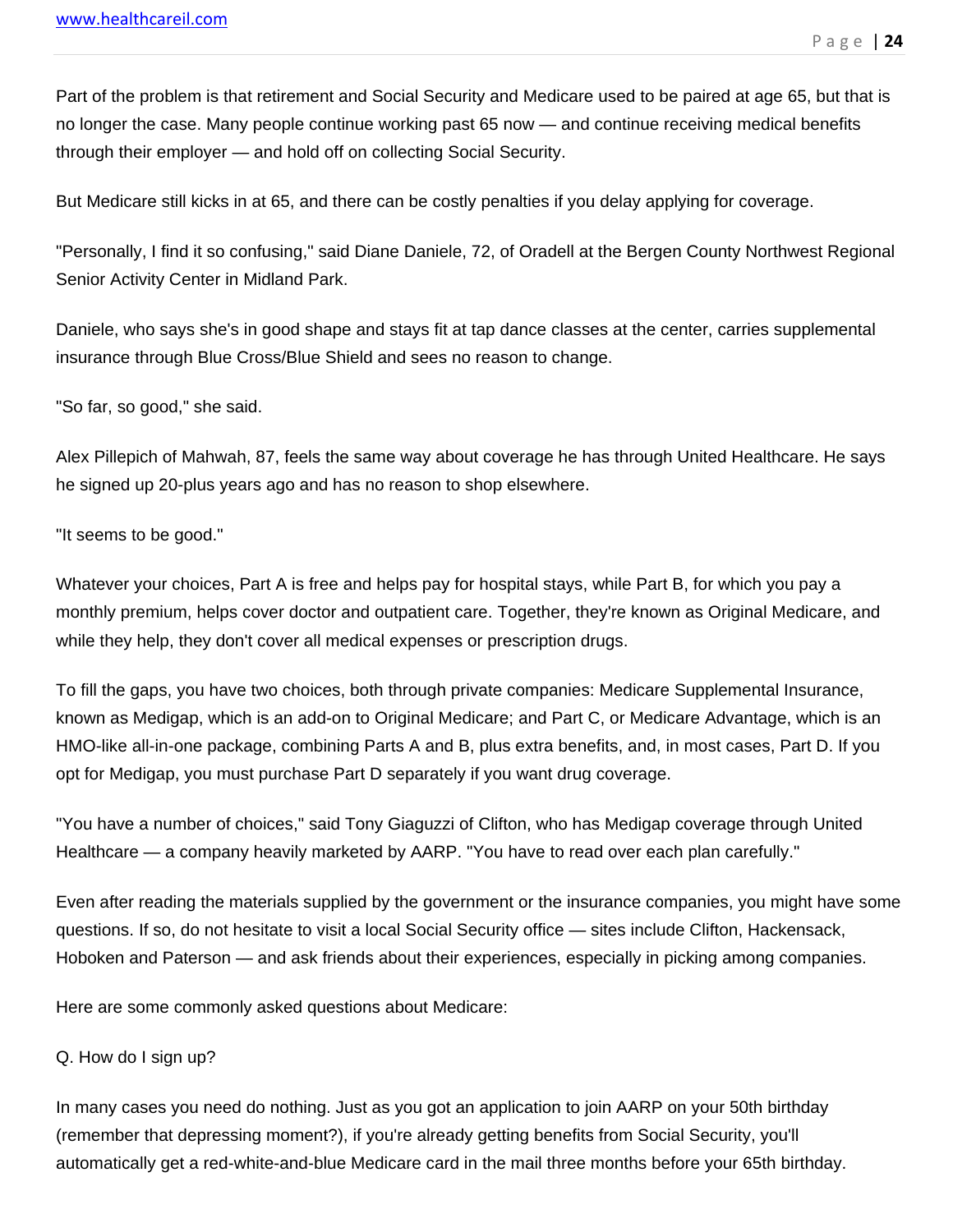It will be for Parts A and B, starting the first day of the month you turn 65. If you don't need Part B — which is often the case if you have not retired and have health insurance from your work or a spouse's — you should send the card back using the postage-paid envelope included. If you don't return it, you will be assessed premiums for Part B.

In a few weeks, you'll get a new Medicare card showing that you have Part A coverage only.

#### Q. What does Medicare cost?

Part A is free if you paid Medicare taxes while working; if not, you'll pay up to \$441 a month. For most people, the premium for Part B is \$104.90 a month this year, up about \$5 from 2012, but it could be higher if your income was above \$85,000 (individual) and \$170,000 (joint return) in 2011.

Medicare Advantage and Part D are sold by private insurance companies, and rates, levels of coverage, deductibles, copays and areas of coverage vary widely, from \$0 to around \$200 a month for Medicare Advantage and \$15 to \$116 for Part D. You'll find specifics in the back of "Medicare & You."

You have to get Medigap rates from individual insurance companies. Comparison is made easy as all insurance companies use the same benefits charts. Many companies charge \$100 to \$250 per month, depending on features.

#### Q. What deadlines are involved?

Your Initial Enrollment Period — the first time to enroll in Medicare — is seven months long, and it starts three months before you turn 65 and ends three months after you turn 65. At that time, you can decide whether to enroll in Part B and/or Part D without a late enrollment penalty.

Keep in mind that the start date of your Part B coverage may be delayed if you don't enroll before the month you turn 65. Also, if you do not have prescription drug coverage — which many people get as an employment benefit — and do not enroll in Part D or other coverage during your Initial Enrollment Period, you may be assessed a Part D late enrollment penalty.

That's why it's good to check with your employer to make sure your coverage does qualify.

Q. What happens if I'm not already receiving Social Security benefits and want Medicare?

You must contact Social Security — online at ssa.gov or by calling 800-772-1213 — to enroll in Part A and, if you want, Part B. You can sign up three months before your 65th birthday.

If you or your spouse are still working and have group health plan coverage based on that current employment, you can decide to delay enrollment in Part B. (It is important to note that retiree coverage and COBRA are not considered current employment.)